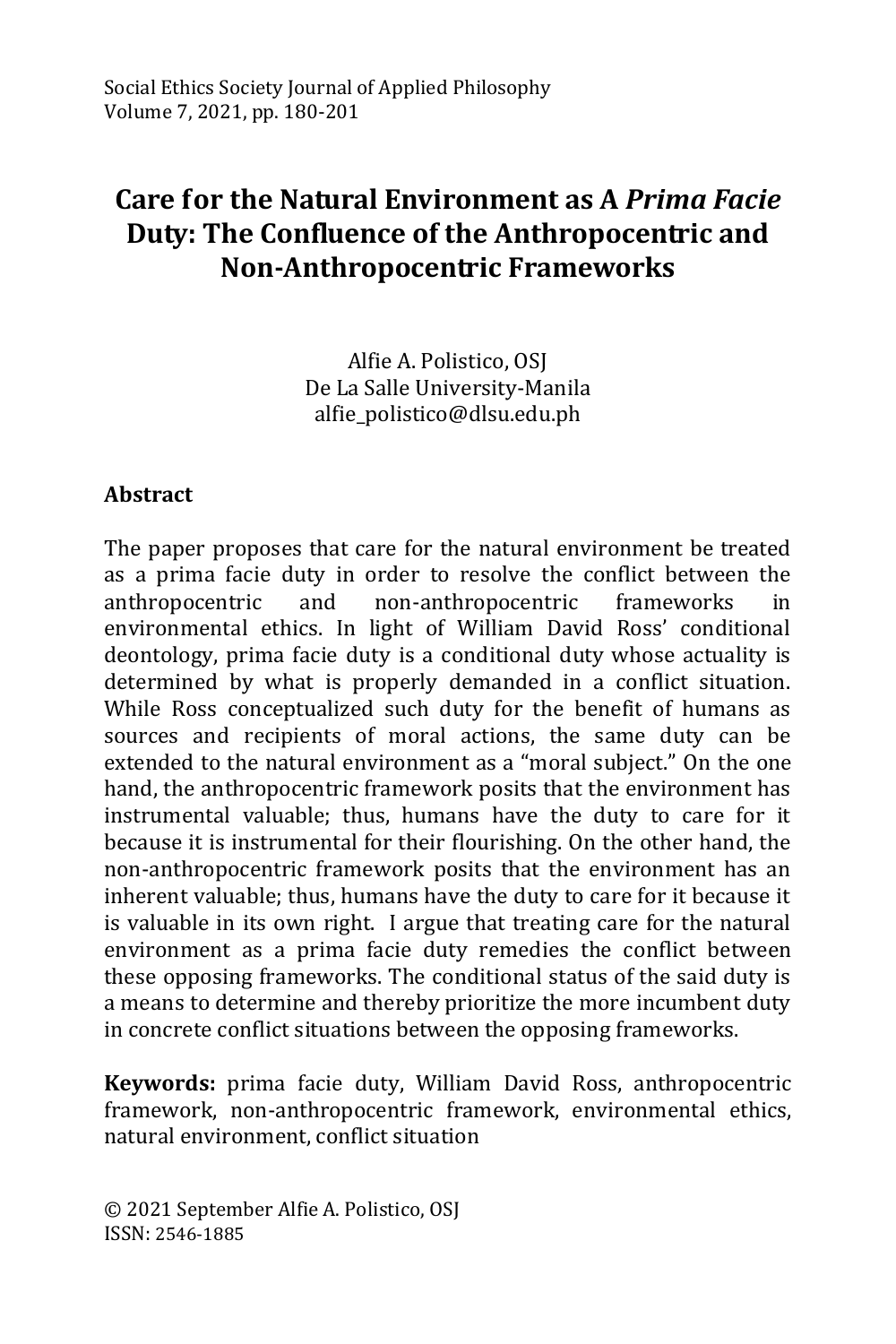#### **Introduction**

The decade of 1970s saw the development of environmental philosophy propelled by the emergence of environmental crisis. This crisis — that began unobtrusively since the industrial revolution — is essentially caused by human beings' insatiable hunger for development, their ever-increasing dependence on technology for productivity, global economic expansions, and rapid population growth. These excesses were profoundly articulated by the two equally important works on environmental degradation in the 1960s: Rachel Carson's *Silent Spring* published in 1962 and Paul Ehrlich's *The*  Population Bomb published in 1968.<sup>1</sup> J. Baird Callicott and Robert Frodeman claim that "[t]he manhandling of nature turned the attention of a small group of philosophers to questions concerning human obligations to (or for) nature—that is, to environmental ethics."<sup>2</sup>

The philosophers' unceasing investigation of the crisis gave birth to environmental ethics. "[E]nvironmental ethics," writes Joseph R. Desjardins, "is a systematic account of the moral relations between human beings and their natural environment. Environmental ethics assumes that ethical norms can and do govern human behavior toward the natural world."<sup>3</sup> Presumed in Desjardins' definition is that the natural environment itself is a non-human moral person and therefore has moral status. F. J. Evangelista and N. Mabaquiao Jr. claim that "[n]on-human moral persons…refer to those possessing the defining features of being a moral person but not of being a human being."<sup>4</sup> By this, they mean that "non-human moral persons" may include "animals, aliens, [the environment] and artificial entities like corporations and intelligent machines."<sup>5</sup> In relation to human agency, the environment is a moral subject or moral patient, that is, it acts as a recipient of "morally evaluable actions" of human moral persons.<sup>6</sup>

<sup>1</sup> Alasdair Cochrane, "Environmental Ethics," in *The Internet Encyclopedia of Philosophy*; available from [https://iep.utm.edu/envi-eth/;](https://iep.utm.edu/envi-eth/) accessed 04 September 2020.

<sup>2</sup> J. Baird Callicott and Robert Frodeman (Eds.), *Encyclopedia of Environmental Ethics and Philosophy,* Volume 1 (New York: Macmillan Reference USA, 2009), xv.

<sup>3</sup> Joseph R. Desjardins, *Environmental Ethics: An Introduction to Environmental Philosophy*, 5th Edition (Boston, MA: Wadsworth, 2013), 17.

<sup>4</sup> Francis Julius N. Evangelista and Napoleon M. Mabaquiao, Jr., *Ethics: Theories and Applications* (Mandaluyong City: Anvil Publishing, Inc., 2020), 24.

<sup>5</sup> Ibid., additions are mine.

<sup>6</sup> Ibid.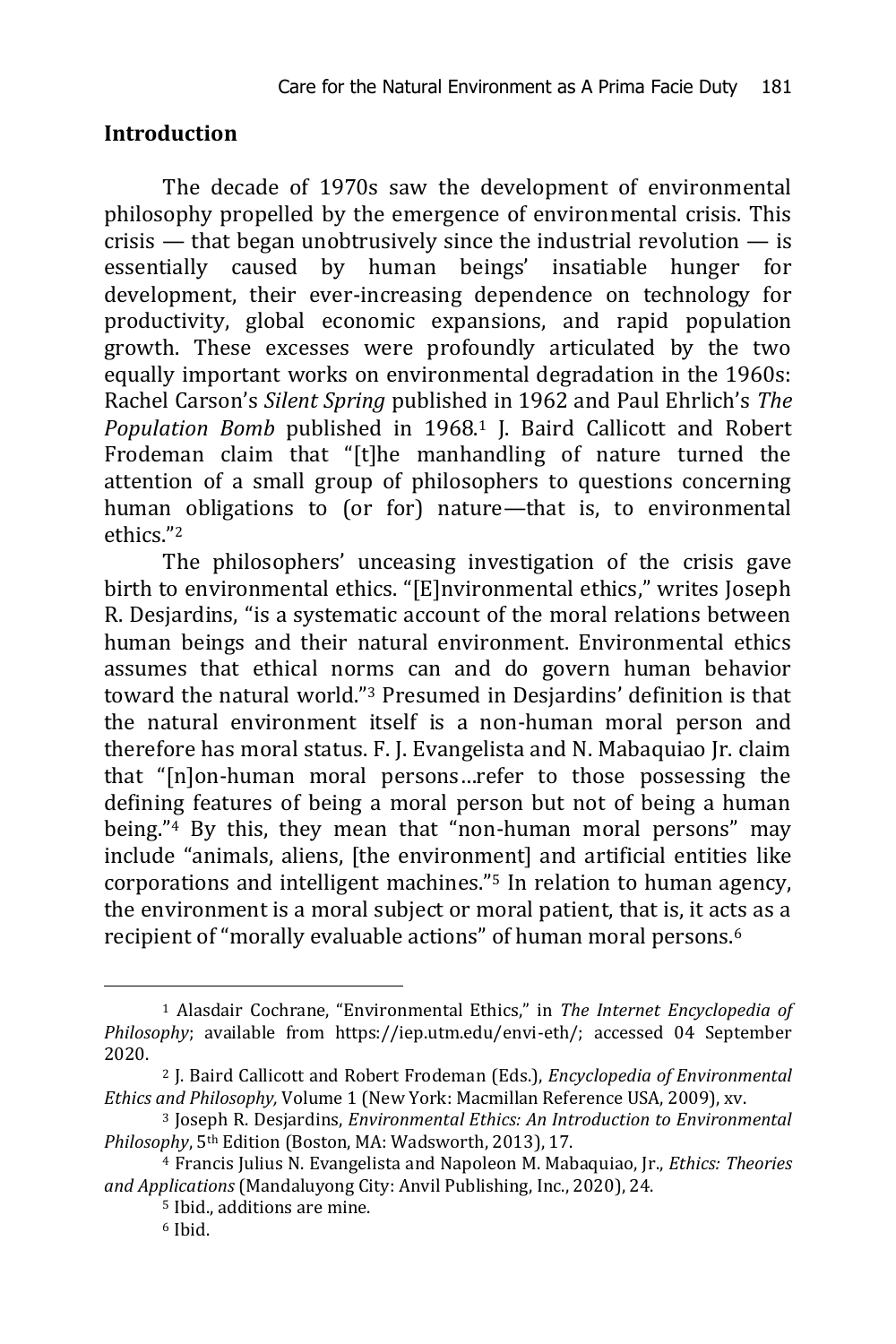Like the other branches of applied ethics, environmental ethics is enlivened by the tension among its different frameworks. While it is unquestionably clear today that care for the environment is human beings' moral duty, the anthropocentric and the non-anthropocentric frameworks completely oppose each other as regards the motivation of performing such duty. The former's motivation for care is driven by its instrumental understanding of the value of the natural environment; while the latter is driven by its inherent value.

By instrumental understanding of the value of the natural environment, I mean to say that the environment is taken care of because it is treated as a means to an end. An example of which is the taking care of the trees up the mountains (means) in view of cutting them down to be made lumbers for structural purposes (end). By recognizing the inherent value of the natural environment, I mean to say that the environment is taken care of because it is good in itself. An example of which is the preservation of rain forests for the maintenance of earth's water cycle and biodiversity.

To remedy this polarity, I propose that care for the environment has to be treated as a prima facie duty. Following Ross' conditional deontology, conflict situations between the two frameworks can be solved once the more incumbent duty is identified in concrete circumstances. I accordingly divide the discussion into three parts: the first part deals with Ross' concept of prima facie duty; the second deals with the contentions of the two opposing frameworks and the conflict situations in which the frameworks are involved; the third part deals with the application of care for the environment as a prima facie duty in the said conflict situations.

# **I. William David Ross' Concept of Prima Facie Duty**

# **Ross' Critique of I. Kant's Deontology and G. E. Moore's Ideal Utilitarianism**

Ross recognizes the two important ethical theories "that offer a solution of such cases of conscience": one is Kant's deontology; the other is G. E. Moore's ideal utilitarianism.<sup>7</sup> While he recognizes the importance of these two ethical systems, Ross notes that these systems are problematic. Kant's categorical imperative and Moore's ideal utilitarianism must "fit the facts" in order to solve cases of

<sup>-</sup><sup>7</sup> William David Ross, *The Right and The Good*, Philip Stratton-Lake, ed. (Oxford: Oxford University Press, 2002), 18-19.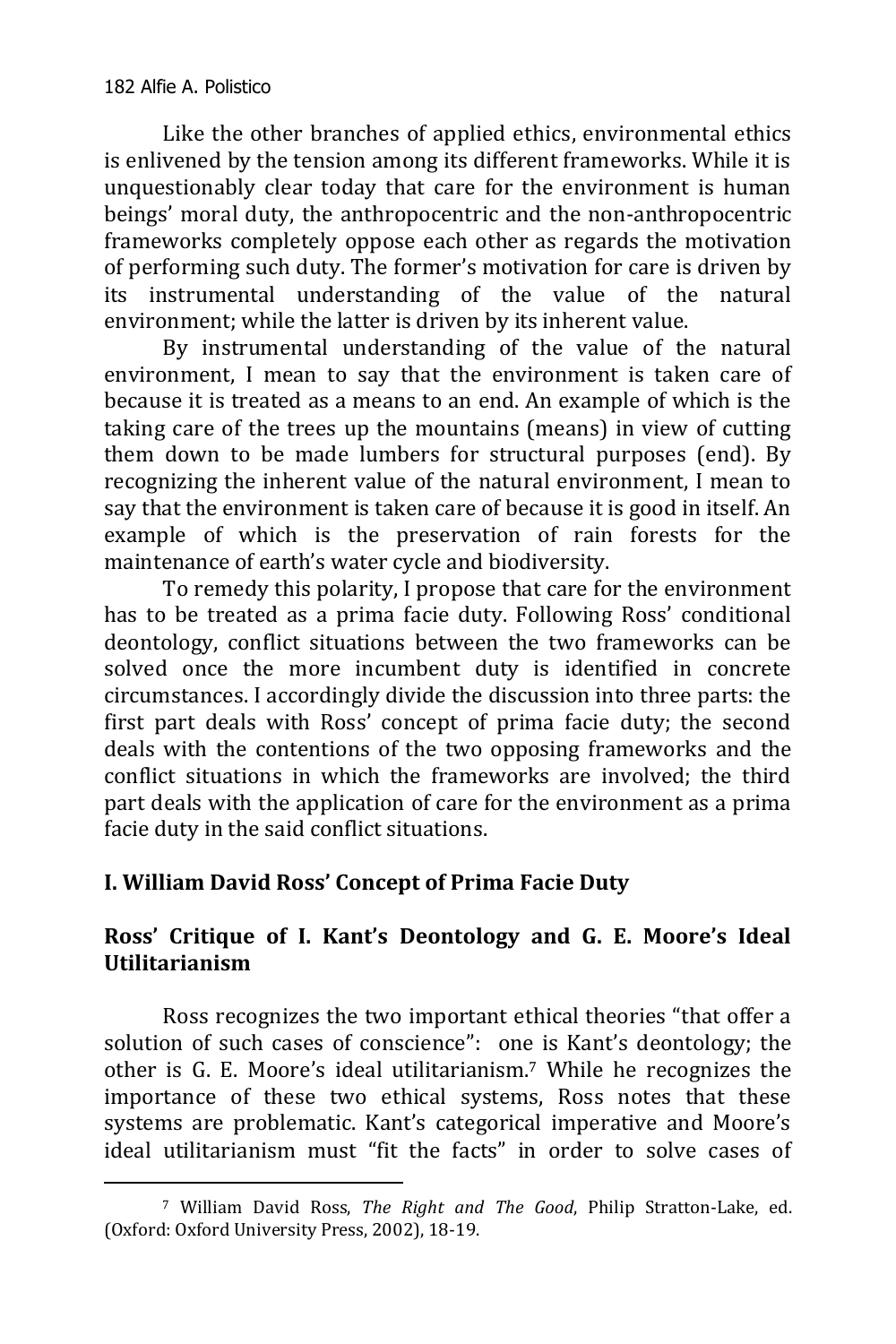conscience. The following paragraphs will now show what Ross means by saying the ethical theories must fit the facts.<sup>8</sup>

As regards Kant's deontology, his main objection is its abstract and absolutist character. Ross claims that

The whole method of abstraction, if relied upon, when used alone, to answer the question 'What ought I to do?', is a mistake. For the acts we have to choose between, say the telling of the truth or the saying of what is untrue, in some particular circumstances, or the keeping or the breaking of a promise, are completely individual acts, and their rightness or their wrongness will spring from their whole nature, and no element in their nature can safely be abstracted from. To abstract is to shut our eyes to the detail of the moral situation and to deprive ourselves of the data for a true judgment about it. . . . The only safe way of applying Kant's test of universalizability is to envisage the act in its whole concrete particularity, and then ask 'Could I wish that everyone, when in exactly similar circumstances, should tell a lie exactly similar to that which I am thinking of telling?' But then universalizability, as a short cut to knowing what is right, has failed us. For it is just as hard to see whether a similar act by someone else, with all its concrete particularity, would be right, as it is to see whether our own proposed act would be right.<sup>9</sup>

Ross points out that Kant's universal and absolute categorical imperative—represented by the question "What ought I to do?"—that is duty which "is objectively necessary, without regard to any end" $10$ is essentially impractical in dealing with "completely individual acts." He furthers that the moral quality of these acts "spring from their whole nature" that can never be abstracted from. For him, abstraction is to ignore the concreteness of moral situation and to let go of the chance to make a true judgment about it. Thus, Ross contends that "our duty is to do certain things, not to do them from the sense of

<sup>8</sup> See ibid., 19.

<sup>9</sup> William David Ross, *Kant's Ethical Theory: A Commentary on the grundlegung zur metaphysik der sitten* (Oxford: Clarendon Press, 1954), 33-34.

<sup>10</sup> Bertrand Russell, *The History of Western Philosophy* (New York, NY: Simon & Schuster, Inc., 1972), 710.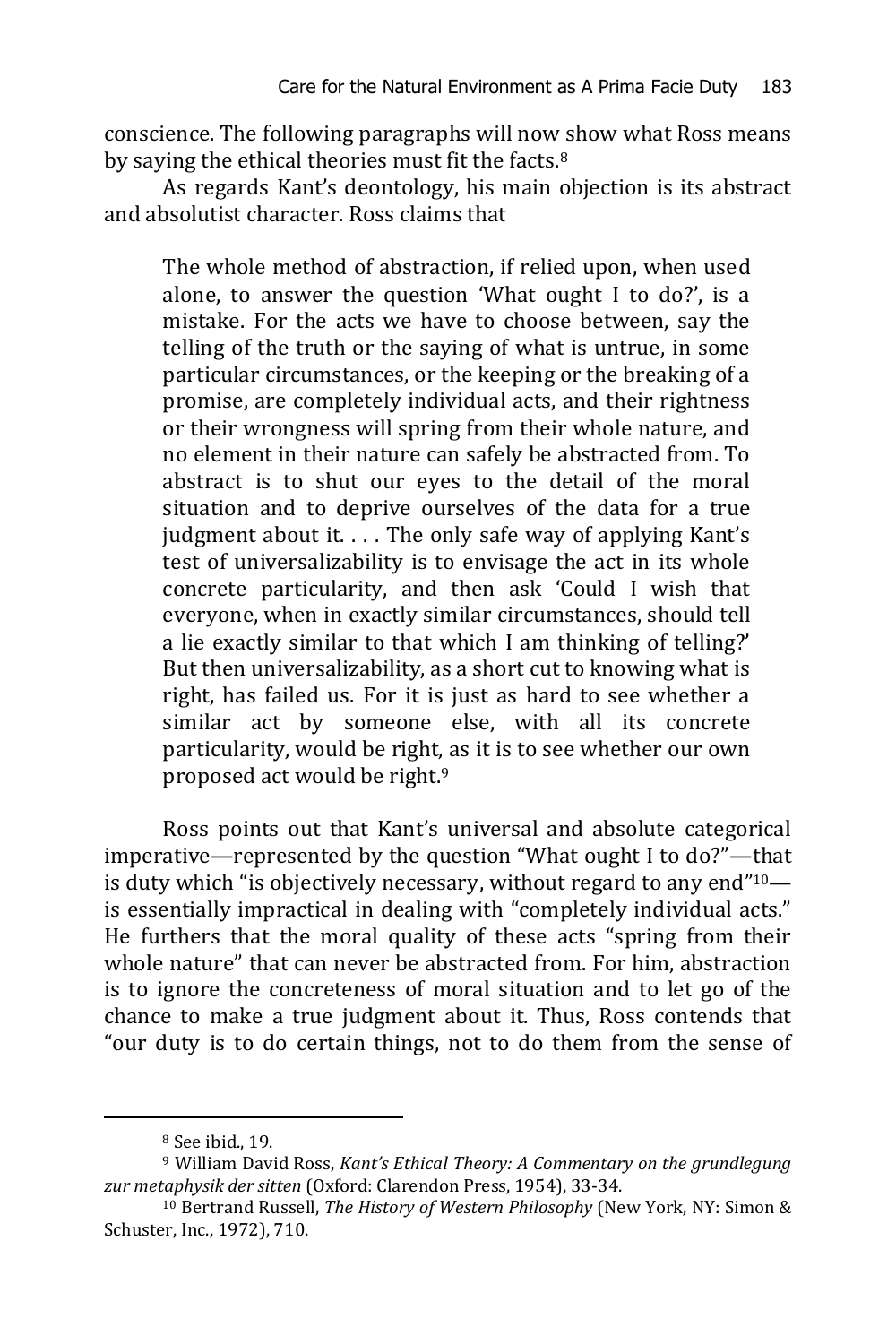duty."<sup>11</sup> Meaning, the moral duty of the person in a concrete moral situation is to do things according to the demands of the said situation, not to think about *a priori* duty that would serve as a moral compass in doing what is right in the same situation. Although he heavily criticized Kant's categorical imperative, he nonetheless recognized it is a "necessary part of the true method."

As regards Moore's ideal utilitarianism, Ross has three main objections against it: 1) its reduction of "morally significant relations,"<sup>12</sup> 2) its "ignorance of the highly personal character of duty,"<sup>13</sup> and 3) the connection between what is optimific and right— "any act that is optimific is right and any act that is right is optimific"14— is not self-evident.<sup>15</sup>

Regarding objection 1, Ross writes:

[Utilitarianism] says, in effect, that the only morally significant relation in which my neighbors stand to me is that of being possible beneficiaries of my action. They do stand in this relation to me, and this relation is morally significant. But they may also stand to me in the relation of promisee to promiser, of creditor to debtor, of wife to husband, of child to parent, of friend to friend, of fellow countryman to fellow countryman, and the like; and each of these relationships is the foundation of a prima facie duty, which is more or less incumbent upon me according to the circumstances of the case.<sup>16</sup>

Ross points out that utilitarianism simplifies and thereby reduces one's "morally significant relation" with the other. While treating others as "possible beneficiaries of my action" is significant, such theoretical designation overlooks one's concrete relation to the other as "promisee to promiser, of creditor to debtor, of wife to husband, of child to parent" and the like. Utilitarianism's simplification and reduction of one's morally significant relations with the other dissolves the uniqueness of different relationships that is "the foundation of a prima facie duty." Ignoring these grades of

-

<sup>16</sup> Ibid., 19.

<sup>11</sup> Ross, *The Right and The Good*, 6.

<sup>12</sup> Ibid., 19.

<sup>13</sup> Ibid., 22.

<sup>14</sup> Ibid., 34.

<sup>15</sup> Ibid., 36.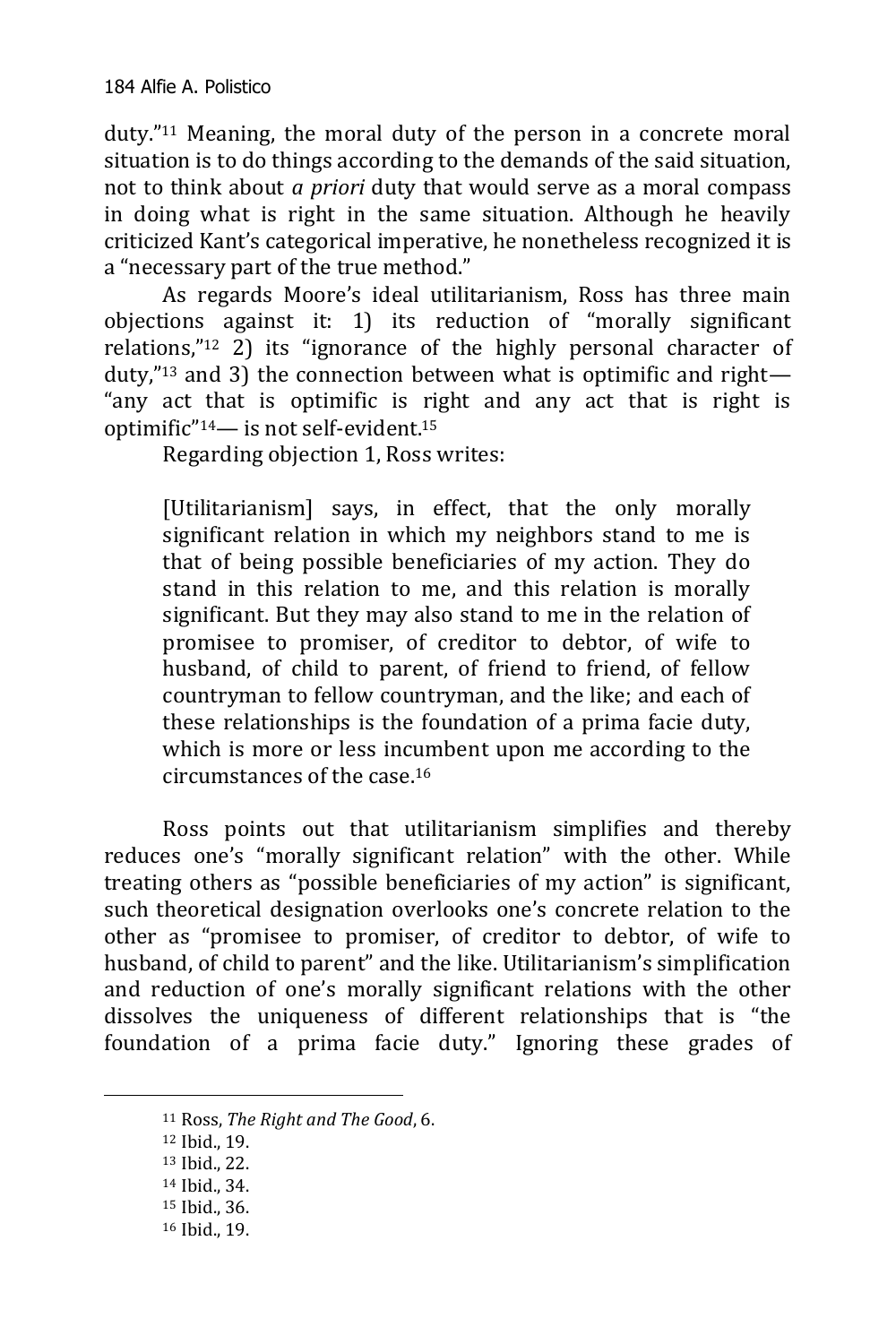relationships ambiguates the incumbency of a certain duty relevant to a particular circumstance, especially in times of conflict situation.

Regarding objection 2, Ross writes:

The essential defect of the 'ideal utilitarian' theory is that it ignores, or at least does not do full justice to, the highly personal character of duty. If the only duty is to produce the maximum of good, the question of who is to have the good – whether it is myself, or my benefactor, or a person to whom I have made a promise to confer that good on him, or a mere fellow man to whom I stand in no such special relationship – should make no difference to my having a duty to produce that good. But we are all in fact sure that it makes a vast difference<sup>17</sup>

Ross points out that utilitarianism disregards the "highly personal character of duty." If the only duty "is to produce the maximum good," the unique personality of the agent and the recipient of the action disappears into the foliage of aspiring to produce such good. Ross insists that such proclivity makes every moral action too abstract and general. For him, the highly personal character of duty "makes a vast difference."

Regarding objection 3, referring to Moore's view that that the "coextensiveness of 'right' and 'optimific' is apprehended immediately"—and thus, Moore "rejects the possibility of any proof of it"—Ross writes:

It might seem absurd to suggest that it could be right for any one to do an act which would produce consequences less good than those which would be produced by some other act in his power. Yet a little thought will convince us that this is not absurd. The type of case in which it is easiest to see that this is so is, perhaps, that in which one has made a promise. In such a case we all think that *prima facie* it is our duty to fulfil the promise irrespective of the precise goodness of the total consequences. And though we do not think it is necessarily our actual or absolute duty to do so, we are far from thinking that any, even the slightest, gain in

<sup>17</sup> Ibid., 22.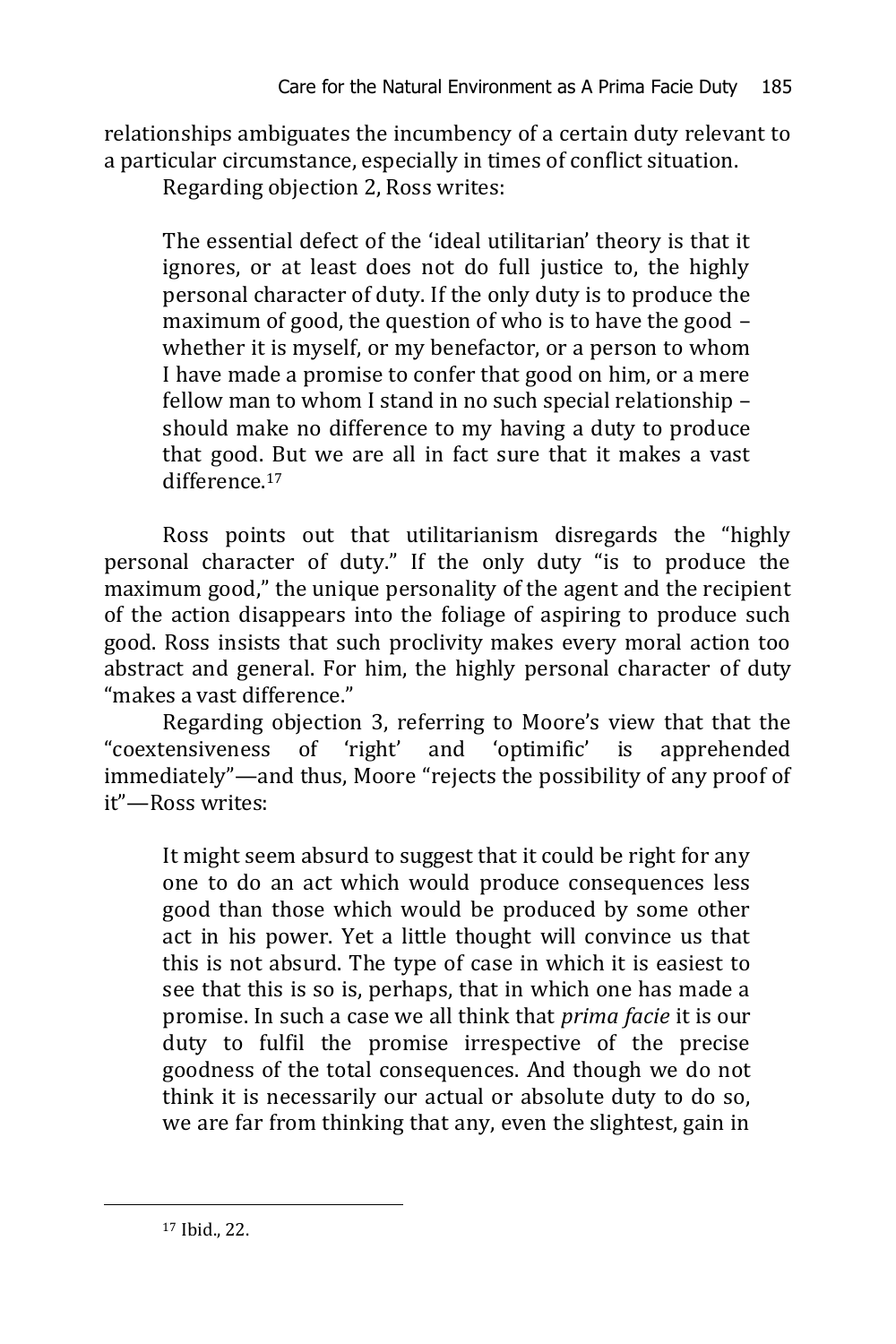the value of the total consequences will necessarily justify us in doing some- thing else instead.<sup>18</sup>

Ross argues that the optimality of the consequence of the act is not an absolute criterion for its rightness. In order to prove this, he examines the act of fulfilling a promise. He notes that it is "our duty to fulfil the promise irrespective of the precise goodness of the total consequences." Whether fulfilling it is an actual duty or not, what essentially matters is that it is our duty to fulfill the promise. Ross further argues that "[a]fter all, a promise is a promise, and is not to be treated so lightly as the theory we are examining would imply [ideal utilitarianism]. What, exactly, a promise is, is not so easy to determine, but we are surely agreed that it constitutes a serious moral limitation to our freedom of action."<sup>19</sup>

After pointing out the theoretical and practical flaws of the ethical systems of Kant [the impracticality of the universal and absolutist categorical imperative in dealing with "completely individual acts"] and Moore [the reduction of "morally significant relations," its "ignorance of the highly personal character of duty," and the not self-evident connection between what is optimific and right], Ross proposes the theory of prima facie duties. Evangelista and Mabaquiao Jr. write that "[t]his ethical theory belongs to the deontological kind because it maintains the idea that what primarily determines the morality of the actions is the performance of the moral duties."<sup>20</sup> However, unlike Kant's deontology, Ross' deontology is conditional because it accepts exceptions. These exceptions "may sometimes be a result of considering the consequences of an action (thereby accommodating utilitarian considerations) or some other morally relevant factors."<sup>21</sup>

# **Prima Facie Duty**

Ross defines prima facie duty as "a brief way of referring to the characteristic (quite distinct from that of being a duty proper) which an act has, in virtue of being of a certain kind (e.g., the keeping of a promise), of being an act which would be a duty proper if it were not at the same time of another kind which is morally significant. Whether

<sup>18</sup> Ibid., 34.

<sup>19</sup> Ibid., 35.

<sup>20</sup> Evangelista and Mabaquiao, Jr., *Ethics*, 83.

<sup>21</sup> Ibid.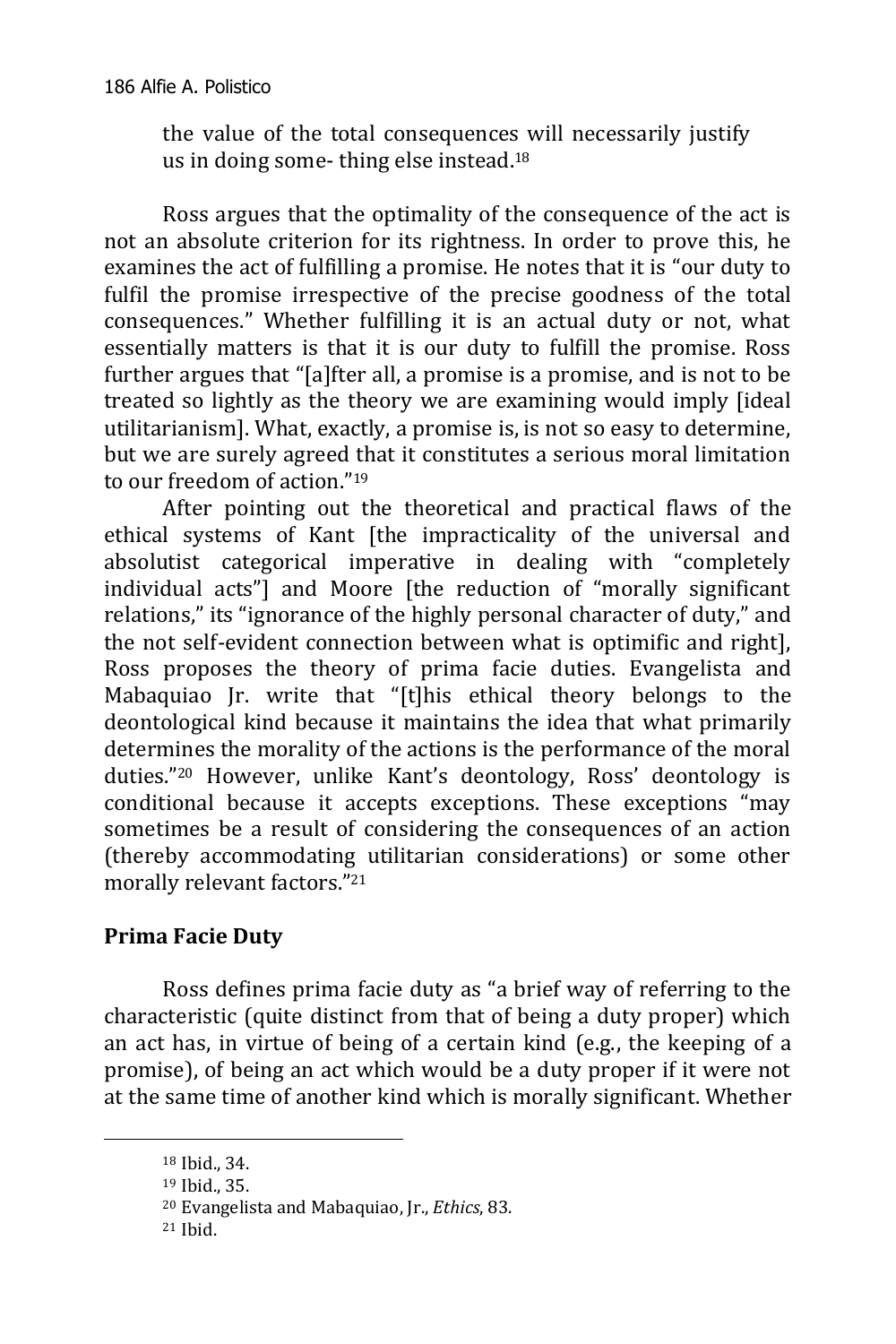an act is a duty proper or actual duty depends on all the morally significant kinds it is an instance of."<sup>22</sup> The term "prima facie duty," Ross clarifies, is not an actual duty but "something related in a special way to duty."23 Furthermore, he insists that the term "prima facie" pertains to "an objective fact involved in the nature of the situation, or more strictly in an element of its nature, though not, as duty proper does, arising from its whole nature." A prima facie duty "rests on a definite circumstance which cannot seriously be held to be without moral significance."<sup>24</sup>

Ross' definition of prima facie duty as a "way of referring to the characteristic of a certain kind of act" means that it is not an actual duty but a conditional duty. It is conditional because the actuality of its performance depends on the "nature of the situation." The prima facie duty that "we have recognized in a given situation is not necessarily the action that we should actually do in that situation. Our prima facie duty is merely our tentative duty…"<sup>25</sup> In fact, conditional duty is "something related to [an actual] duty" in the sense that it serves as a guide to doing what is demanded by a "definite circumstance."

Presumed in Ross' understanding of prima facie duty is that it is self-evident. It is self-evident "in the sense that when we have reached sufficient mental maturity and have given sufficient attention to the proposition it is evident without any need of proof, or of evidence beyond itself."<sup>26</sup> Thus, by intuition—aided by "sufficient mental maturity"—we know what our prima facie duty is in concrete situations. By intuition, we know very well that it is our prima facie duty to make up for our wrongful acts. Presuming that this prima facie duty is what is demanded by the specific context we find ourselves in, then this prima facie duty for reparation becomes our actual duty.

However, when prima facie duties are in conflict with each other, Ross writes:

When I am in a situation, as perhaps I always am, in which more than one of these prima facie duties is incumbent on me, what I have to do is to study the situation as fully as I can until I form the considered opinion (it is never more) that in the circumstances one of them is more incumbent

<sup>22</sup> Ross, *The Right and the Good*, 19-20.

<sup>23</sup> Ibid., 20.

<sup>24</sup> Ibid.

<sup>25</sup> Evangelista and Mabaquiao, Jr., *Ethics*, 85-86.

<sup>26</sup> Ross, *The Right and the Good*, 29.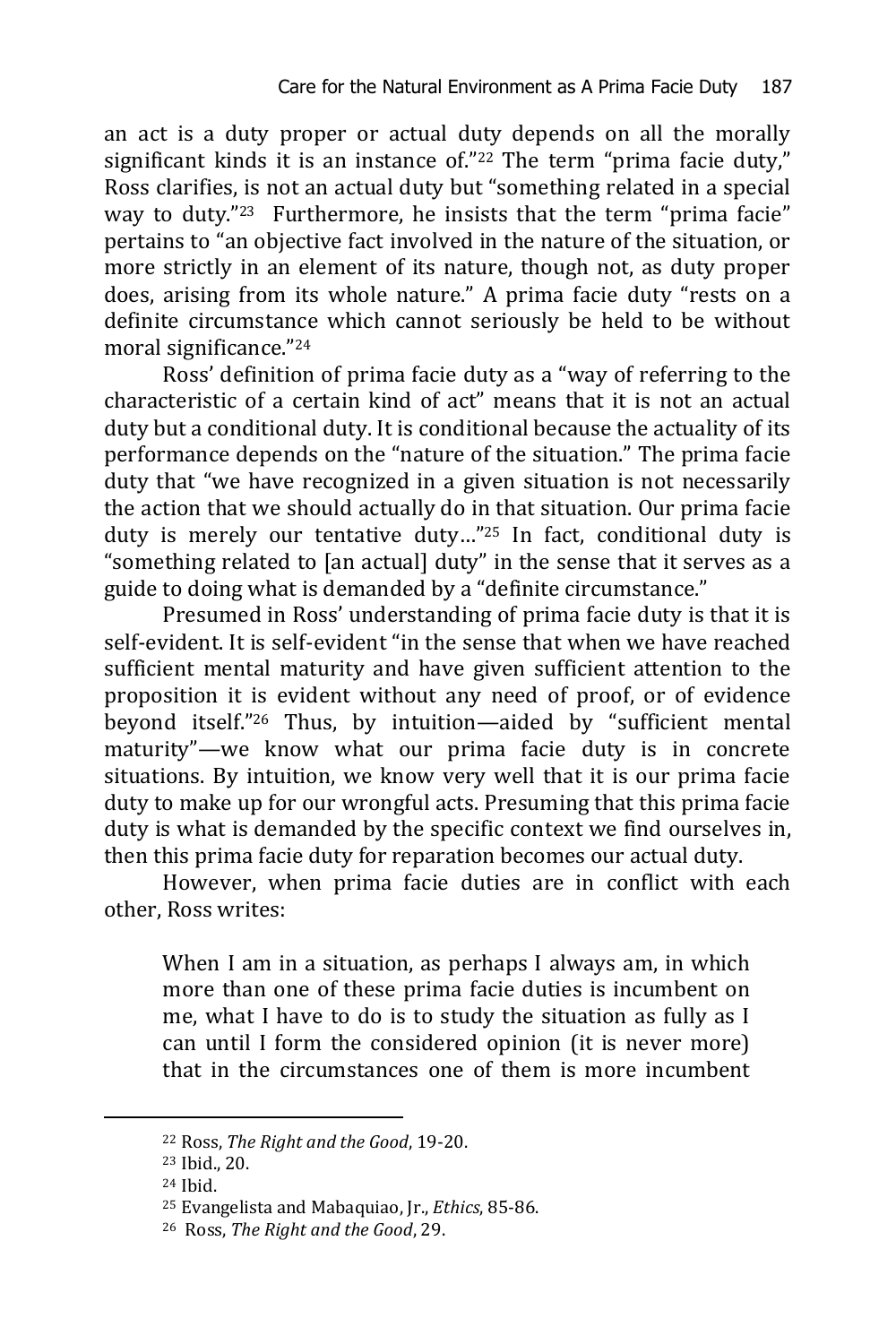than any other; then I am bound to think that to do this prima facie duty is my duty…in the situation.<sup>27</sup>

Here, Ross indicates that when there are conflicting prima facie duties, the first thing to do is to study the situation fully. After which, one can now determine that "one of them is more incumbent than any other." That which is more incumbent is the actual duty. Suppose that one promised to buy his/her son an expensive toy [prima facie duty X: duty to fulfill the promise made]. Now, after making such promise, he/she realized that his/her money would no longer be enough to buy it because he/she still had to pay for his/her son's tuition fee [prima facie duty Y: duty to pay the tuition fee]. Clearly, prima facie duty Y overrides prima facie duty X; the former becomes the actual duty. However, Ross clarifies that just because X is the less incumbent duty does not mean it ceases to be a prima facie duty. X becomes conditional because that is not demanded by the concrete situation above.<sup>28</sup> At some point, prima facie duty X may override prima facie duty Y provided that there would be enough money to buy the same expensive toy.

Ross's concept of prima facie duty should not be confused with situation/situational ethics developed by the American Anglican theologian Joseph F. Fletcher although both of them underscore the importance of a particular circumstance as a determining factor for the morality of an act. They differ on two grounds: first, Fletcher's situation ethics presupposes the existence of God which is "alien" in Ross' system; second, his situation ethics makes "love" as the only determinizing factor for the morality of an act while Ross recognizes both the importance of the performance of duty and the possible exceptions for the performance of which in concrete conflict situations.

In his attempt to synthesize legalism and what he calls "unprincipled" antinomianism, Fletcher advances situation ethics. This system proposes that one "enters into every decision-making situation fully armed with the ethical maxims of his community and its heritage, and he treats them with respect as illuminators of his problems. Just the same he is prepared in any situation to compromise them or set them aside in the situation if love seems better served by doing so."<sup>29</sup>

<sup>27</sup> Ibid., 19.

<sup>28</sup> See Evangelista and Mabaquiao, Jr., *Ethics*, 85.

<sup>29</sup> Joseph Fletcher, *Situation Ethics: The New Morality* (Philadelphia: The Westminster Press, 1966), 26.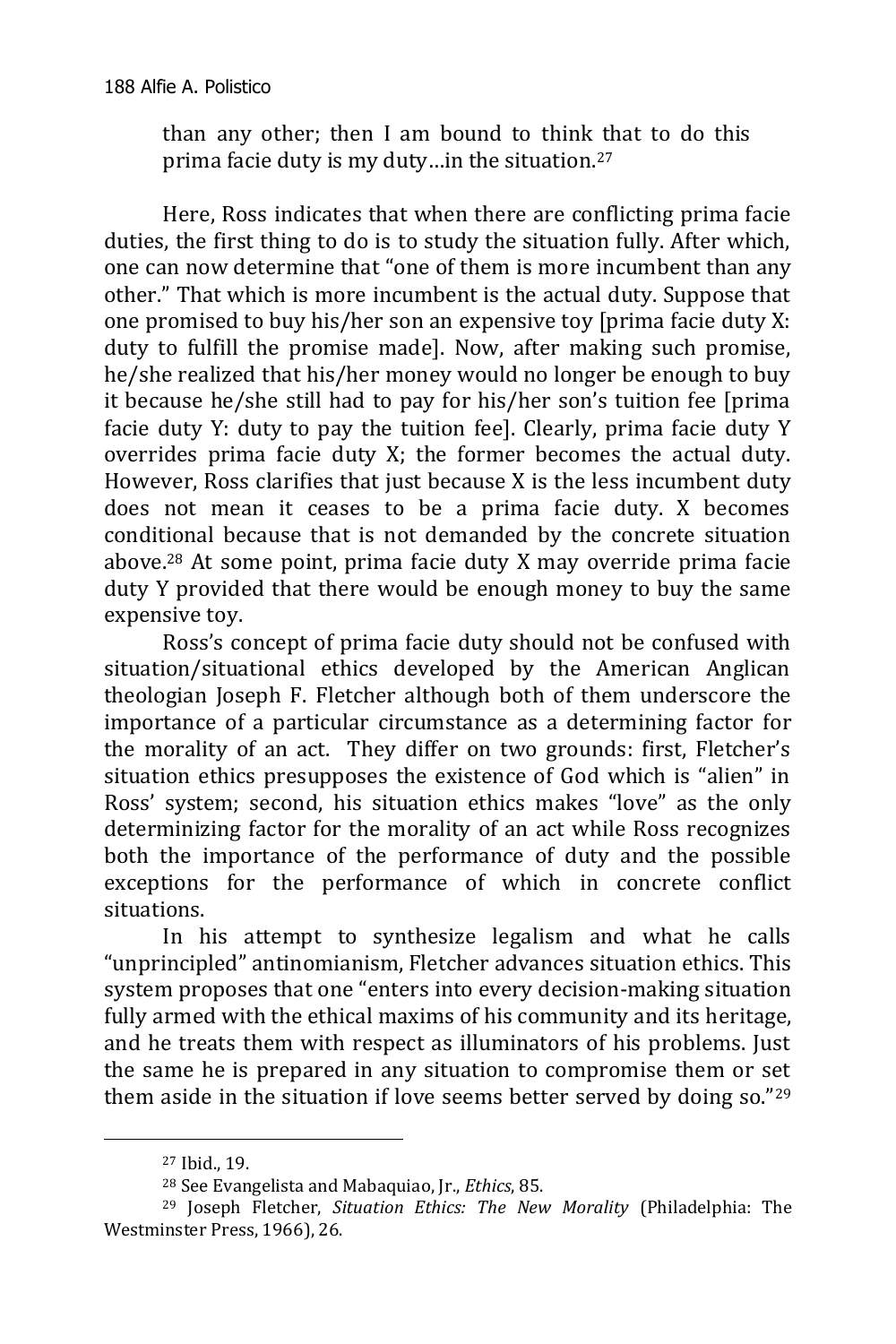Unlike Ross, Fletcher recognizes the importance of the "ethical maxims"—commands and rules—only as "illuminators." This means that laws or precepts only occupy a "subservient place" in the performance of a moral action "so that only love and reason really count when the chips are down!"<sup>30</sup> Situationist ethics "follows a moral law or violates it according to love's need."<sup>31</sup> Here "love" should be understood in the context of the command "to love God in the neighbor."<sup>32</sup> This contention presupposes the existence of God and His role as the lawgiver in decision making which could not be found in Ross' ethical system. Furthermore, "only the commandment to love is categorically good."<sup>33</sup> "Reason" should be understood here as "the instrument of moral judgment, while rejecting the notion that the good is 'given' in the nature of things, objectively."<sup>34</sup>

## **II. The Conflict Between the Anthropocentric and Non-Anthropocentric Frameworks**

## **The Anthropocentric Framework**

J. Desjardins claims that "[t]he Western philosophical tradition denies that any direct moral relationship exists between humans and the natural environment."<sup>35</sup> Such denial roots from the assumption of its theories that only humans have moral standing because of their rationality—rationality is the only basis for moral standing. Since only humans are rational, then only humans have moral standing. As a corollary, care for the natural environment is a duty only because it is a means for human flourishing. This instrumental approach is justified by no less than Aristotle and Thomas Aquinas. Aristotle claims that "[n]ature has made all things specifically for the sake of man."<sup>36</sup> In his refutation against those who claim that "it is a sin for man to kill brute animals," Thomas Aquinas argues that "animals are ordered to man's use in the natural course of things, according to divine providence.

<sup>30</sup> Ibid., 31.

<sup>31</sup> Ibid., 26.

<sup>32</sup> Ibid.

<sup>33</sup> Ibid.

<sup>34</sup> Ibid.

<sup>35</sup> Desjardins, *Environmental Ethics*, 98.

<sup>36</sup> Aristotle, *Politics*, E. Barker, tr. (Oxford: Oxford University Press, 1948), Bk.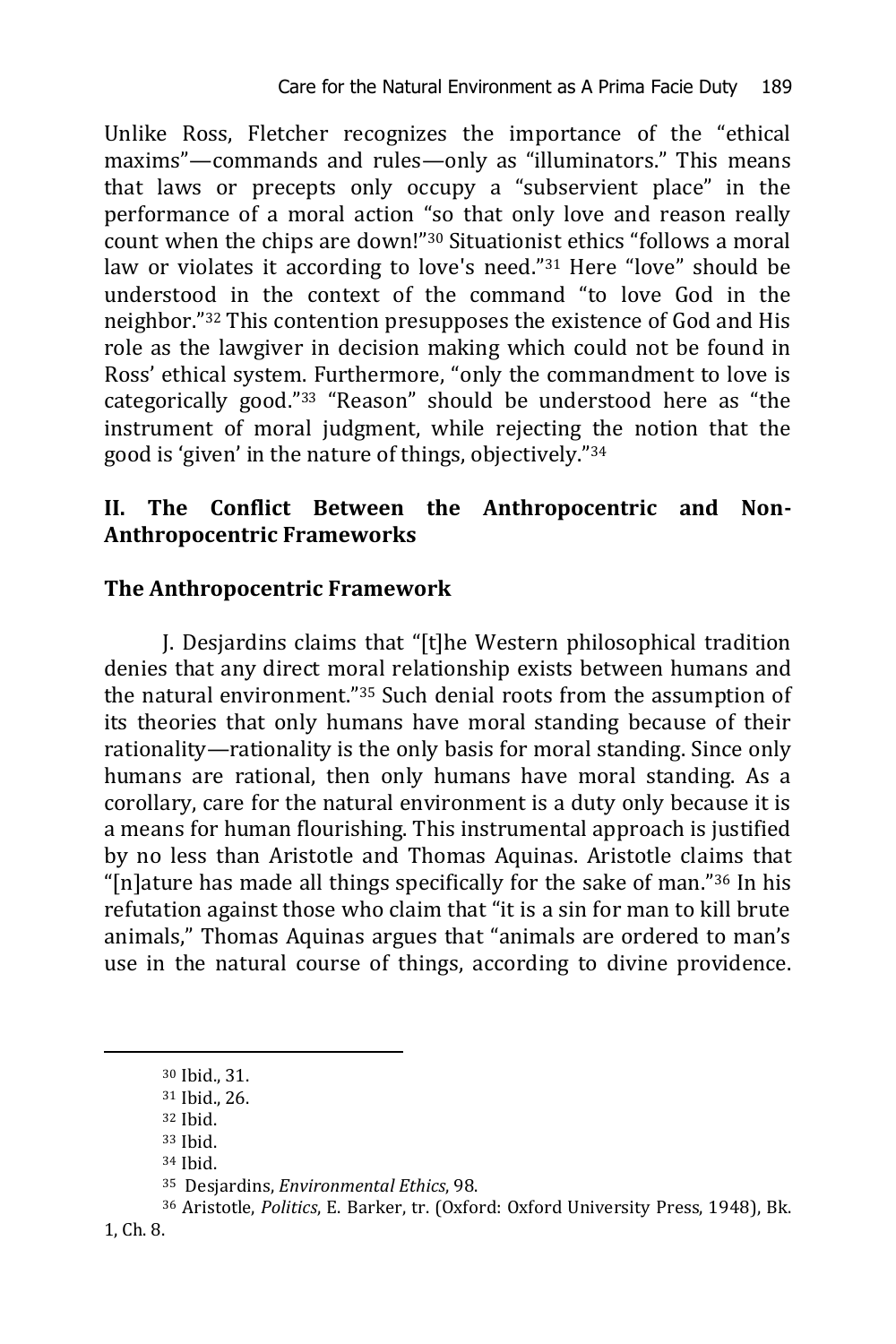Consequently, man uses them without any injustice, either by killing them or employing them in any other way."<sup>37</sup>

Mike W. Martin enumerates the "purely" instrumental values of the natural environment presumed by the anthropocentric framework: economic, aesthetic, recreational, scientific, and for human survival. The economic instrumental value pertains to the "management and conservation of resources essential for a productive economy."<sup>38</sup> The aesthetic instrumental value refers to "the enjoyment of natural beauty and sublime vistas, waterfalls, and mountain ranges." The recreational instrumental value refers to the use and abuse of the environment for human recreational purposes. The scientific instrumental value refers to "the on-going study of the 'natural laboratories' of wilderness areas." The instrumental value for the sake of human survival refers to the environmental conservation and preservation for the good of humanity.

By and large, all these instrumental values indicate that human beings' care for the environment is indirect. This means that "[e]nvironmental responsibility is, at bottom, a matter of prudence: We protect the environment for our own interests."39 This anthropocentrically self-serving duty emanates from the presumption that rationality bestows one moral standing. Rationality-based bestowal of moral status is what justifies the reduction of the natural environment as a means to an end.

# **The Non-Anthropocentric Framework**

Proponents of the non-anthropocentric framework argue that the natural environment has an inherent or intrinsic value. "To say that an object is intrinsically valuable is to say that it has a good of its own and that what is good for it does not depend on outside factors."<sup>40</sup> This means that the environment's value is not bestowed by humans because it is instrumental for them but because the environment's value is "found or recognized [in them] rather than given." Therefore, humans, have the duty to care for the environment because it is inherently good. Implied in this statement is the recognition that the

<sup>37</sup> Thomas Aquinas, *Summa Contra Gentiles*, English Dominican Friars, eds. (London: Burns and Oates, 1924), Bk. 4, Pt. 4, Pt. 2.

<sup>38</sup> Mike W. Martin, *Everyday Morality: An Introduction to Applied Ethics*, 2nd Edition (Belmont, CA: Wadsworth Publishing Company, 1995), 345.

<sup>39</sup> Desjardins, *Environmental Ethics*, 98.

<sup>40</sup> Ibid., 131.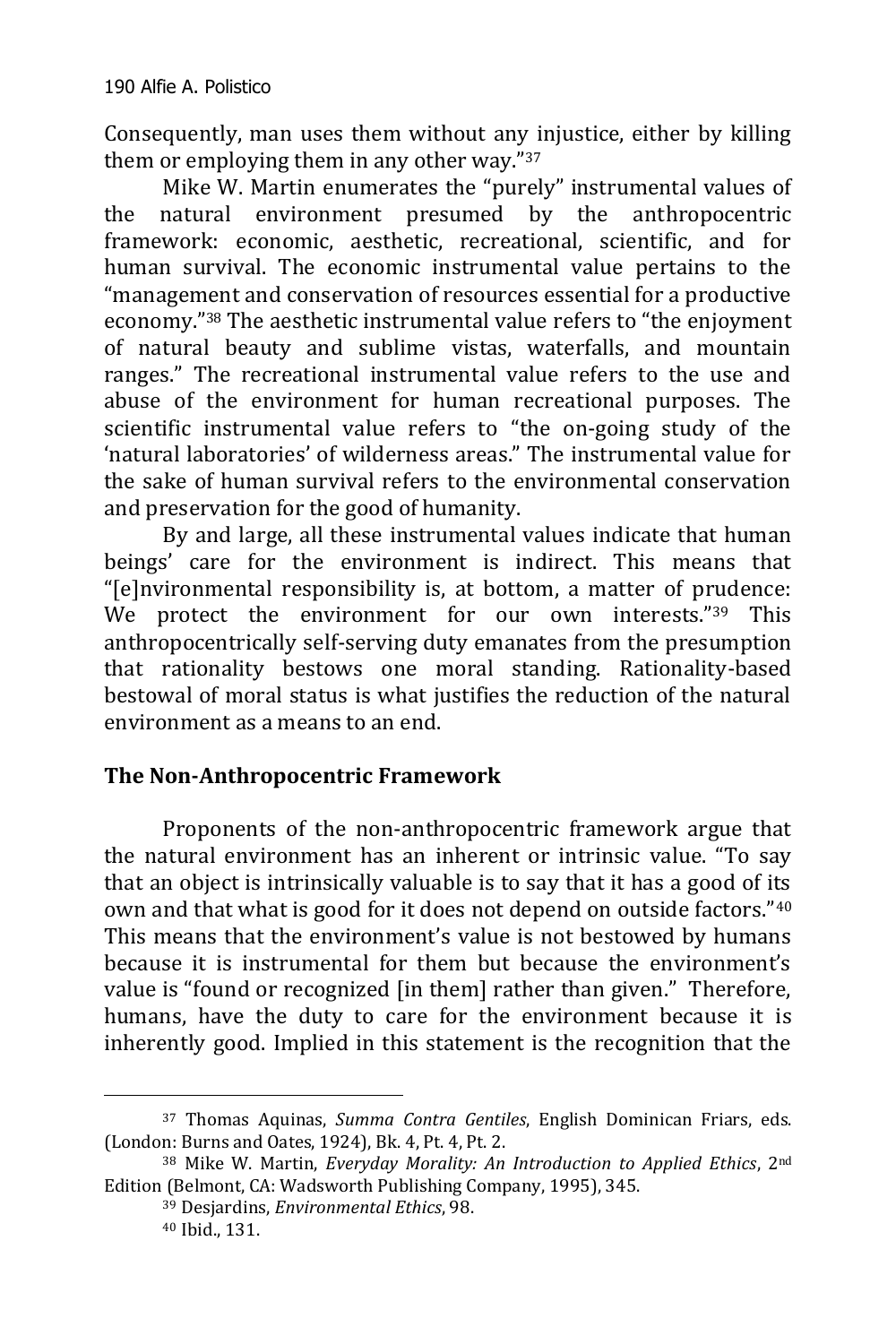natural environment has a moral standing—that it is a moral subject. Paul W. Taylor defines moral subject as "any being that can be treated rightly or wrongly and toward whom moral agents can have duties and responsibilities."<sup>41</sup> This definition categorizes natural environment as a moral subject on the basis of its inherent value.

Under the non-anthropocentric framework, three theories are popularly known: sentientism, biocentrism, and ecocentrism. While they differ in scope as regards the recipients of the actions of moral agents, they nonetheless operate on the same proposition that nonhuman beings have moral standing because they are inherently valuable. This inherent value demands that humans must have the duty to care for them as they are. While non-humans can never be moral agents, their status as moral subjects should be "judged to be equally deserving of moral concern and consideration."<sup>42</sup>

First, unlike most of the western ethical frameworks, sentientism "grounds moral status not on an individual's rationality, but on the individual's sentience."<sup>43</sup> Peter Singer, one of the prominent advocates of sentientism, argues that what bestows moral standing to an individual is not one's rationality but one's sentiency: the capacity to feel pain and pleasure. This criterion for moral standing, while necessarily includes humans, clearly shows that animals have moral standing because they can feel pain or pleasure. Singer argues that "[a]nimals can feel pain…[T]here can be no moral justification for regarding the pain (or pleasure) that animals feel as less important than the same amount of pain (or pleasure) felt by humans."<sup>44</sup> Second, biocentrism expands moral standing not only to animals but also to life itself. "Philosophers supporting biocentrism would grant membership in the moral community not on the basis of being rational or being sentient, but rather on the basis of being alive."<sup>45</sup> Thus, every being that has life has a moral standing. Third, closely related to biocentrism is ecocentrism. Expanding the scope of biocentrism, ecocentrism "recognizes intrinsic value in all life forms and ecosystems themselves, including their abiotic components."<sup>46</sup>

<sup>41</sup> Paul W. Taylor, *Respect for Nature: A Theory of Environmental Ethics*, 25th Anniversary Edition (Princeton, NJ: Princeton University Press, 1986), 17.

<sup>42</sup> Ibid., 46.

<sup>43</sup> Evangelista and Mabaquiao, Jr., *Ethics*, 201.

<sup>44</sup> Peter Singer, *Animal Liberation*, Revised Edition (New York, NY: HarperCollins Publishers, 2002), 15.

<sup>45</sup> Evangelista and Mabaquiao, Jr., *Ethics*, 203. <sup>46</sup> Ibid.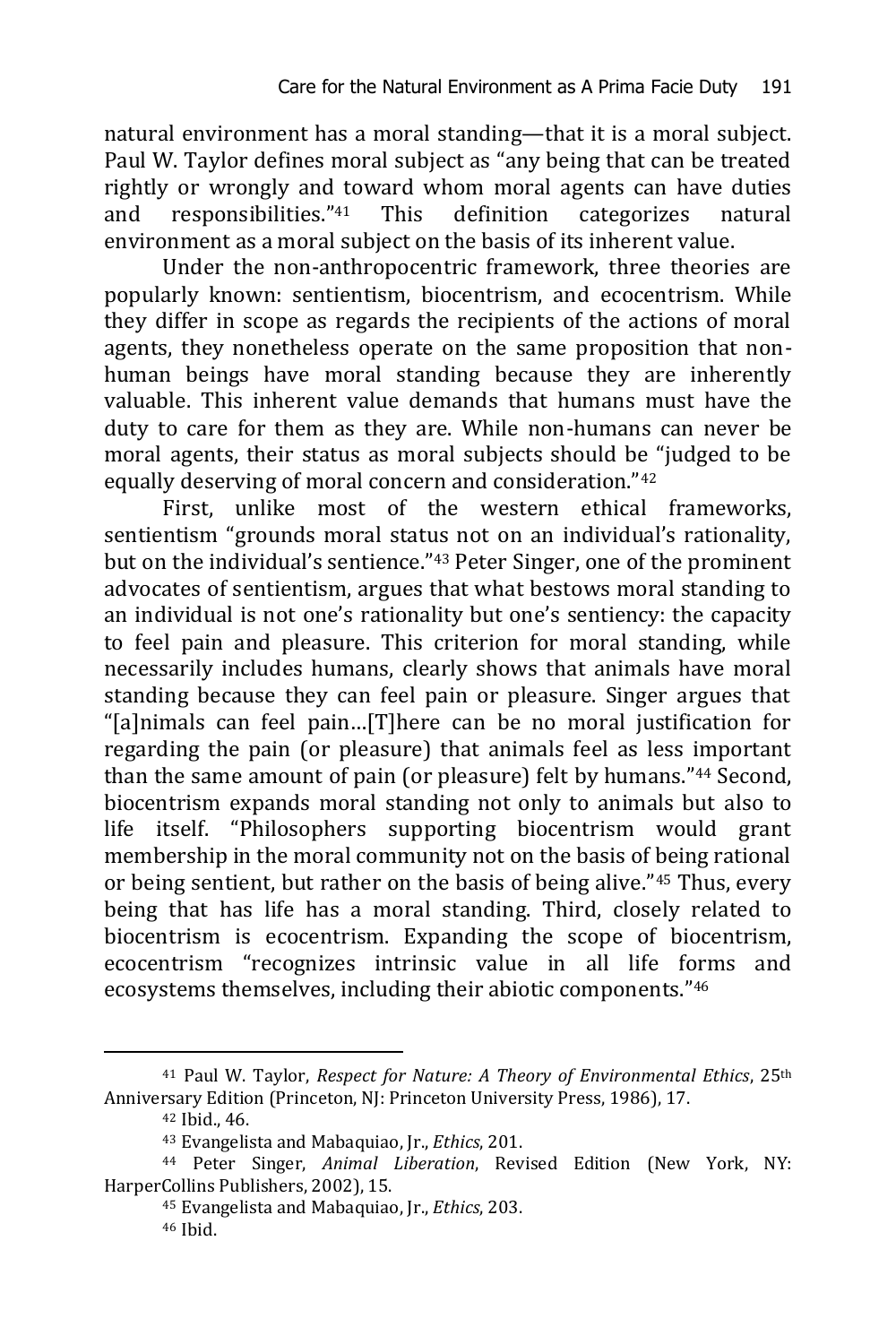## **The Conflict Situations between the Two Frameworks**

While the anthropocentric framework "bestows" instrumental value in the natural environment, the non-anthropocentric framework "recognizes" its inherent value. This epistemic and axiological differences determine the kind of motivation that propels humans' duty to care for the natural environment. On the one hand, the anthropocentric framework propounds that humans have the duty to care for the natural environment because it is instrumental for their flourishing. On the other hand, the non-anthropocentric framework propounds that humans have the duty to care for the natural environment because it is inherently valuable. This difference in motivation is the source of conflict between the two frameworks. The following three conflict situations correspond to the objections raised by sentientism, biocentrism, and ecocentrism against the anthropocentric framework. Conflict situations in interrogative form enumerated in each section will later be analyzed and resolved in part III using Ross' prima facie duty.

## **a. The Conflict between Sentientism and the Anthropocentric Framework**

The use of animals for scientific research, for food and for leisure is a very contentious topic in environmental ethics. The anthropocentric framework's insistence that animals only have instrumental value justifies its reduction of them as a means to an end, that is, human flourishing. However, Singer argues that such reduction of animals is driven by speciesism— "a prejudice or attitude of bias in favor of the interests of members of one's own species and against those of members of other species."<sup>47</sup> He pointed out that in order to overcome this prejudice, rationality—the distinguishing mark of the human species—must not be seen as the criterion that bestows moral standing. Following Jeremy Bentham, Singer notes that it is the capacity to feel pain and pleasure that bestows moral standing. "[T]he principle of equality requires that its [animals'] suffering be counted equally with the like suffering-insofar as rough comparisons can be made-of any other being."<sup>48</sup> Following Bentham's utilitarian ethics, "we ought to maximize pleasure and pain, and since animals are

<sup>47</sup> Singer, *Animal Liberation*, 6.

<sup>48</sup> Ibid., 8.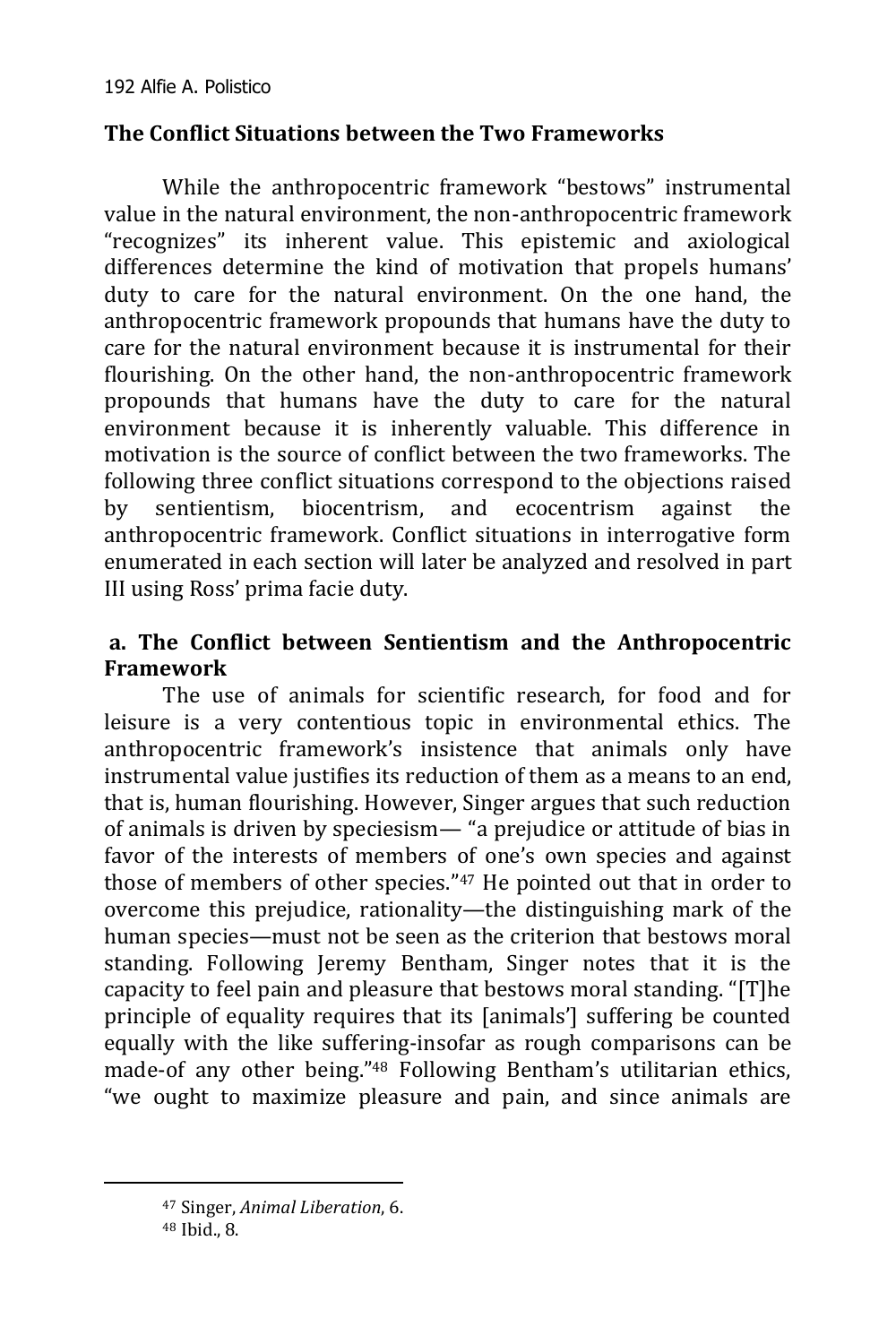capable of feeling pleasure and pain as humans, we should give weight to animals' experience in our calculation of right and wrong."<sup>49</sup>

Now, having considered Singer's view, an advocate of the anthropocentric framework may ask the following questions: [1] The use of animals for scientific research in order to develop drugs and medical procedures to treat diseases has been beneficial for both humans and animals. Since it is unethical to use humans for scientific research, must not science use them because the methods may be too painful or harmful and even deadly for them? [2] Is it morally wrong to hunt animals for leisure?

### **b. The Conflict between Biocentrism and the Anthropocentric Framework**

For Taylor, these core beliefs summarize the biocentric outlook: 1) humans and other living things "are members of Earth's community of life"50; 2) all living species are "integral elements in a system of interdependence"51; 3) "all organisms are teleological centers of life in the sense that each is a unique individual pursuing its own good in its own way"52; and 4) "humans are not inherently superior to other living things."53 For him, moral agents who are rational, can accept this biocentric outlook. The concrete manifestation of such acceptance is respect. By respect, Taylor means "attitude of respect for nature." If all living things are seen as having value in themselves, "we might not take a purely exploitative attitude toward them, since we might still grant that they have some degree of inherent worth and so are not to be used in any way humans wish."<sup>54</sup> From this outlook, it is unethical to treat a living thing as a means to an end.

Now, having considered Taylor's view, an advocate of the anthropocentric framework may ask the question: [3] Does killing cockroaches mean that we have a "purely exploitative attitude toward them"? [4] Is it "purely exploitative" to kill an animal to protect one's property?

<sup>49</sup> Evangelista and Mabaquiao, Jr., *Ethics*, 202.

<sup>50</sup> Taylor, *Respect for Nature*, 99.

<sup>51</sup> Ibid., 100.

<sup>52</sup> Ibid.

<sup>53</sup> Ibid.

<sup>54</sup> Ibid., 133.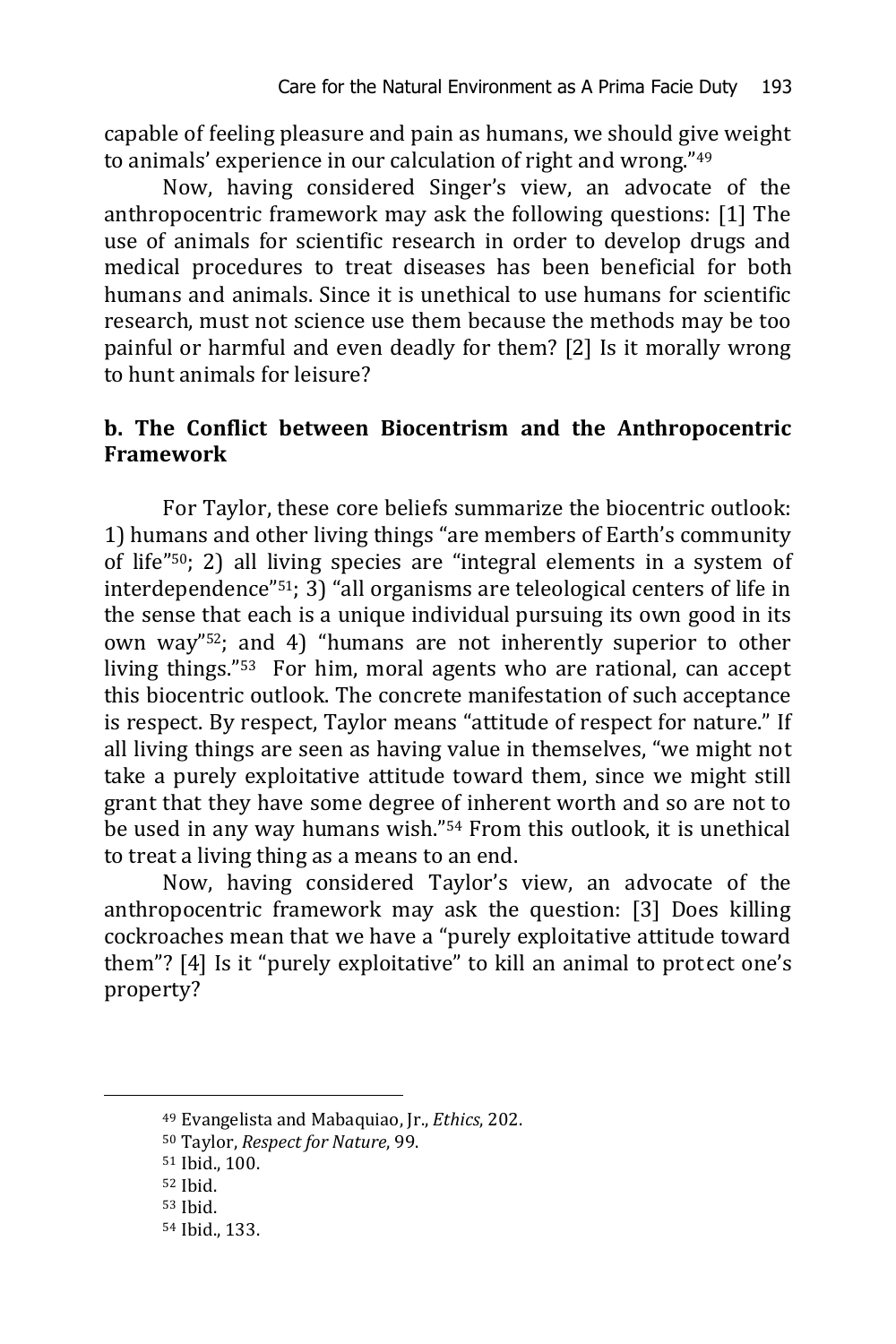#### **c. The Conflict between Ecocentrism and the Anthropocentric Framework**

Expanding the aforesaid theories, ecocentric outlook recognizes the inherent value not only of humans and other living organisms but also ecosystems themselves and their non-living elements. From this perspective, not only living things have moral standing but also land, oceans, mountains and the like. Aldo Leopold, an ecologist, exemplifies such expansion:

The land ethic simply enlarges the boundaries of the community to include soils, waters, plants, and animals […] A land ethic of course cannot prevent the alteration, management, and use of these 'resources,' but it does affirm their right to continued existence, and, at least in spots, their continued existence in a natural state.<sup>55</sup>

Enlargement or expansion of the "boundaries of community" include the abiotic components. While Leopold recognizes that we cannot stop the use and abuse of these resources, the "land ethic" affirm their right to exist… "in a natural state." By using the word "land ethic," Leopold implies that the whole ecosystem has a moral standing. "[A] land ethic changes the role of *Homo sapiens* from conqueror of the land-community to plain member and citizen of it. It implies respect for his fellow-members, and also respect for the community as such."<sup>56</sup> The imperative "to respect" the ecosystem as such shows that humans' relationship with the community of biotic and abiotic things must be based on the recognition of their inherent value. Without which, abuse, alteration, and degradation of nature as whole would still persist.

Now, having considered Leopold's view, an advocate of the anthropocentric framework may ask these questions: [5] Is government-approved mining morally wrong? [6] Is it a gross disrespect to natural environment when it is converted into something commercially useful?

<sup>55</sup> Aldo Leopold, *A Sand County Almanac and Sketches Here and There* (Oxford: Oxford University Press, 1949), 203-204.

<sup>56</sup> Ibid., 204.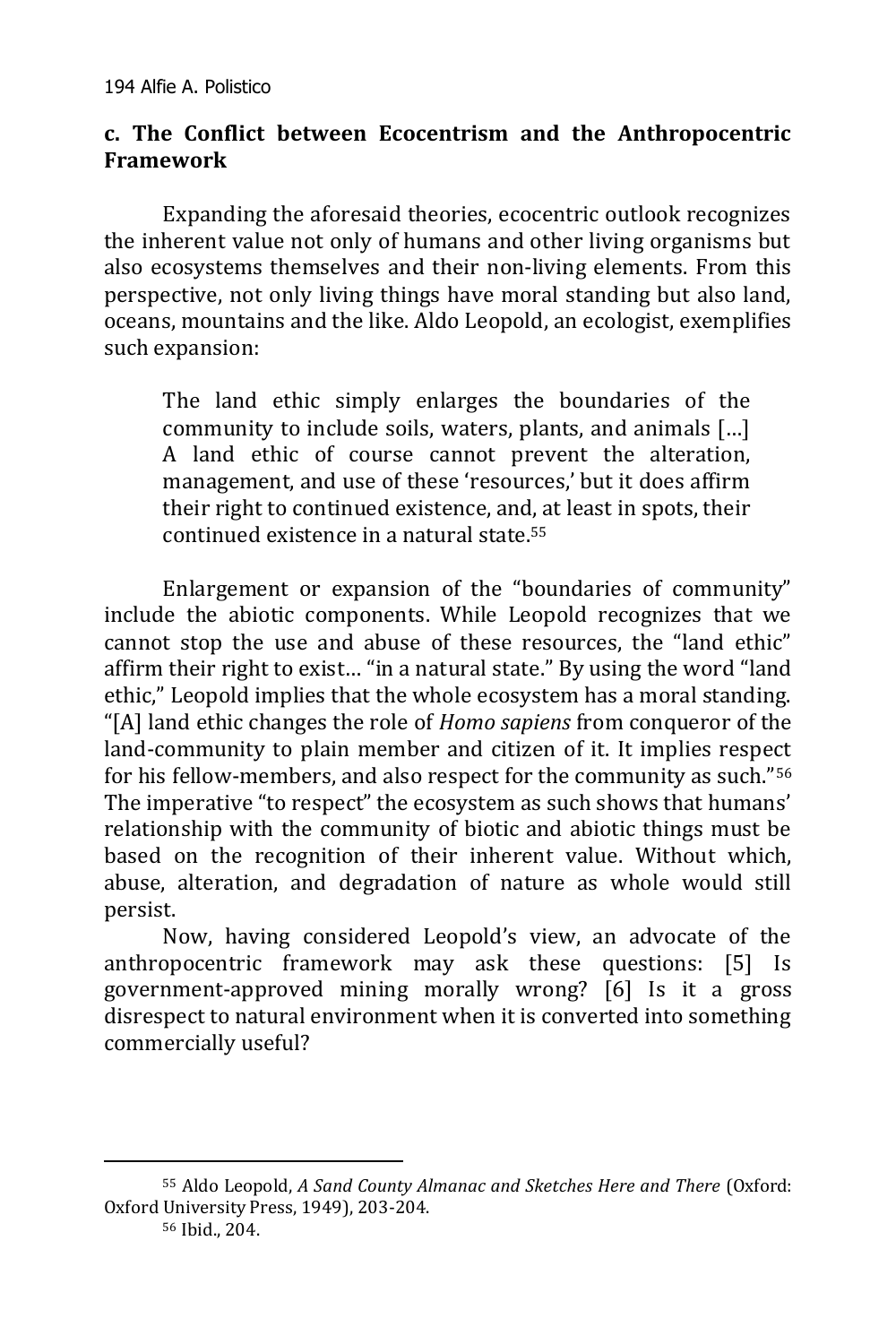#### **III. The Application of Care for the Environment as a Prima Facie Duty**

Now that the opposing frameworks and their conflicts have already been laid down, I will now analyze the six questions raised above using Ross' concept prima facie duty. It has been emphasized by Ross that in order to determine which prima facie duty is more incumbent—the actual duty— than the other, the performance of duty totally immersed in the concreteness of the situation: 1) must be concrete and specific [against Kant's absolute and abstract deontology] and 2) must be attentive to the morally significant relations and to the highly personal character of duty [against Moore's ideal utilitarianism]. In order to properly contextualize Ross' prima facie duty as regards humans' relationship with the natural environment, this work assumes that the natural environment is a non-human moral person and therefore has a status as a moral subject or patient.<sup>57</sup> To make the questions made above more realistic according to Ross' general requirements of concreteness and significance of relations, I will now rephrase the questions according to the context of the following six conflict situations.

## **Concrete Conflict Situation between Sentientism and Anthropocentrism**

Situation 1: "In 2015 the Ebola vaccine VSV-EBOV was proven to be 100% safe in 7,500 people. The vaccine, which was initially tested safe and effective in primates, subsequently showed extremely promising results in humans."<sup>58</sup>

Contextualized question 1: Since it is unethical to use humans for scientific research, must not scientists in testing the efficacy of VSV-EBOV vaccine use the primates because the methods may be too painful or harmful and even deadly for them?

Solution 1: Two conflicting prima facie duties are involved here: first, the duty to protect and preserve human life [anthropocentric duty] and second, the duty not to harm the primates [sentientic duty]. Based on the given situation, the more incumbent duty is the duty to

<sup>57</sup> See Evangelista and Mabaquiao, Jr., *Ethics*, 20-30.

<sup>58</sup> Understanding Animal Research, *Why are animals used in scientific research?***;** available from *research?* [https://www.understandinganimalresearch.org.uk/files/2114/6425/;](https://www.understandinganimalresearch.org.uk/files/2114/6425/) accessed 12 September 2020.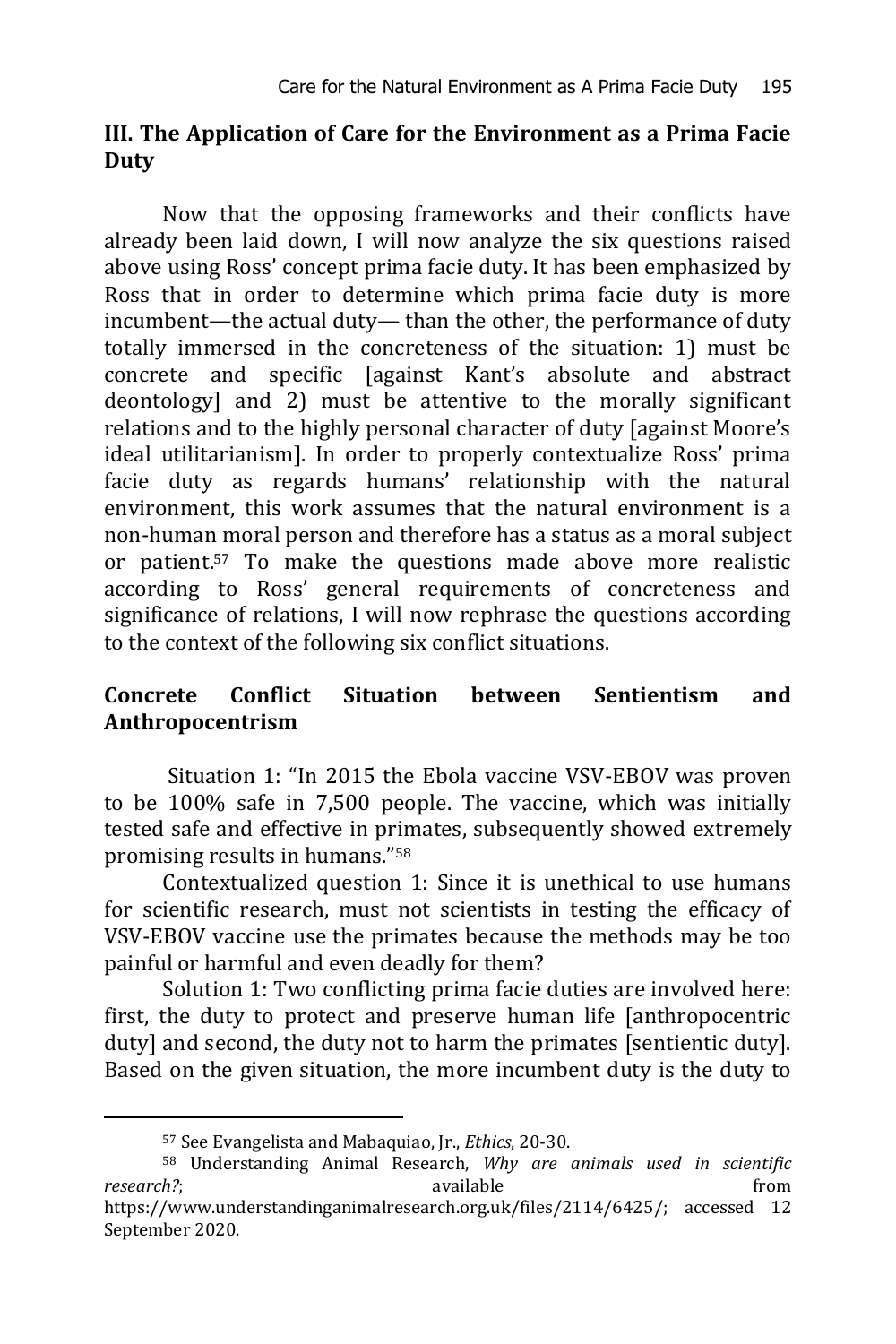-

protect and preserve human life. The duty not to harm the primates still remains a prima facie duty and it may become an actual duty in a completely different situation for example, hunting primates for recreational purposes.

Situation 2: "Even today, acquiring trophy animals is a way of displaying power, Kalof noted. In some African countries, where biggame hunting and trophy display are expensive forms of entertainment practiced predominantly by white men, hunting recalls ideologies that are deeply rooted in colonialism and patriarchy, Kalof said."<sup>59</sup>

Contextualized question 2: Must not the white men acquire trophy animals by hunting in some African countries to "display power" and entertainment?

Solution 2: Two conflicting prima facie duties come to the fore: the duty to care for the animals [sentientic duty] and the duty [right] to pleasure [anthropocentric duty]. Based on the given situation, the more incumbent duty is the duty to care for the animals. There are too many ways to display power and find leisure. For example, in order to relieve stress, one may paint an image of an animal or participate in a paintball game.

# **Concrete Conflict Situation between Biocentrism and Anthropocentrism**

Situation 3: "[C]ockroaches trapped from the toilets of houses with pit latrines had mean microbial counts of 12.3 ×1010 bacteria/ml and 98 parasites/ml, with the microorganisms representing a wide range of faecal-oral pathogens…[Cockroaches] can, therefore, enhance the faecal-oral transmission of pathogens by providing additional pathways from excreta to food and/or kitchen utensils."<sup>60</sup>

Contextualized question 3: Does killing cockroaches mean that we have a "purely exploitative attitude toward them" provided that they can "enhance the faecal-oral transmission of pathogens by providing additional pathways from excreta to food and/or kitchen utensils"?

<sup>59</sup> Mindy Weisberger, Hunting big game: Why people kill animals for fun, in *LiveScience*; available from from [https://www.livescience.com/59229-why-hunt-for](https://www.livescience.com/59229-why-hunt-for-sport.html)[sport.html;](https://www.livescience.com/59229-why-hunt-for-sport.html) accessed 12 September 2020.

<sup>60</sup> World Health Organization, *Guidelines on Sanitation and Health*; available from [https://apps.who.int/iris/bitstream/handle/10665/274939/9789241514705](https://apps.who.int/iris/bitstream/handle/10665/274939/9789241514705-eng.pdf?ua=1) [eng.pdf?ua=1;](https://apps.who.int/iris/bitstream/handle/10665/274939/9789241514705-eng.pdf?ua=1) accessed 12 September 2020.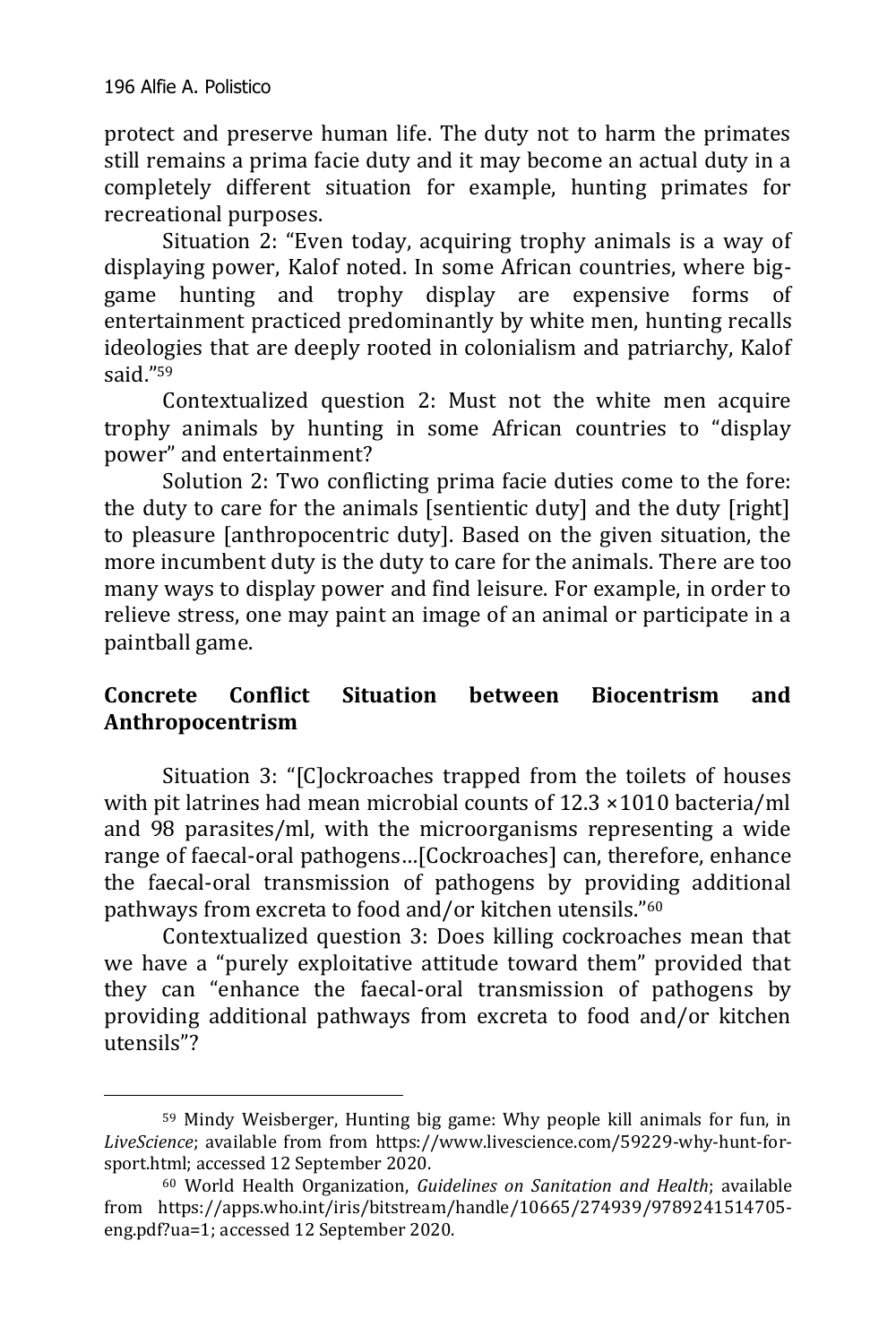Solution 3: Two conflicting prima facie duties are involved here: first, the duty to protect and preserve human life [anthropocentric duty] and second, the duty not to kill or exploit the said insects [biocentric duty]. Based on the given situation, the more incumbent duty is the duty to protect and preserve human life. The duty not to kill or exploit the cockroaches still remains a prima facie duty and it may become an actual duty in a completely different situation; for example, killing them for the sake of killing them.

Situation 4: "Many states [in the US] also have laws that make it legal for farmers or others to kill dogs that are chasing, harassing, or injuring their livestock or domestic animals—which may or may not include pets."<sup>61</sup>

Contextualized question 4: Is it "purely exploitative" for some states in the US to legalize killing dogs "that are chasing, harassing, or injuring their livestock or domestic animals?"

Solution 4: There are two conflicting prima facie duties in the situation: the duty to protect one's property, that is, one's livestock or domestic animals [anthropocentric duty] and the duty not to harm or kill dogs [biocentric duty]. The more incumbent duty here is the duty not to harm or kill dogs. There are many ways to protect one's livestock from stray or trespassing dogs: build walls around the poultry/farm, regular patrolling of one's property and the like.

## **Concrete Conflict Situation between Ecocentrism and Anthropocentrism**

Situation 5: "Last month, a government panel cleared 23 of those mines for complying with state regulations. There are 50 operating mines in the Philippines, 30 of which extract nickel ore which is mostly shipped to China. But the industry contributes less than 1 percent to the gross domestic product with only 3 percent of 9 million hectares identified by the state as having high mineral reserves."<sup>62</sup>

Contextualized question 5: Are the 23 government-approved mining corporations morally right in extracting nickel—that is

<sup>61</sup> E.A Gjelten, When it's legal to kill a dog, in *Nolo* available from https://www.nolo.com/legal-encyclopedia/free-books/dog-book/chapter9-2.html; accessed 12 September 2020.

<sup>62</sup> Manolo Serapio Jr., Philippines' Duterte says to end mining 'one of these days,' in *Reuters*; available from [https://www.reuters.com/article/us-philippines](https://www.reuters.com/article/us-philippines-mining/philippines-duterte-says-to-end-mining-one-of-these-days-idUSKBN1JS1BX)[mining/philippines-duterte-says-to-end-mining-one-of-these-days-idUSKBN1JS1BX;](https://www.reuters.com/article/us-philippines-mining/philippines-duterte-says-to-end-mining-one-of-these-days-idUSKBN1JS1BX) accessed 12 September 2020.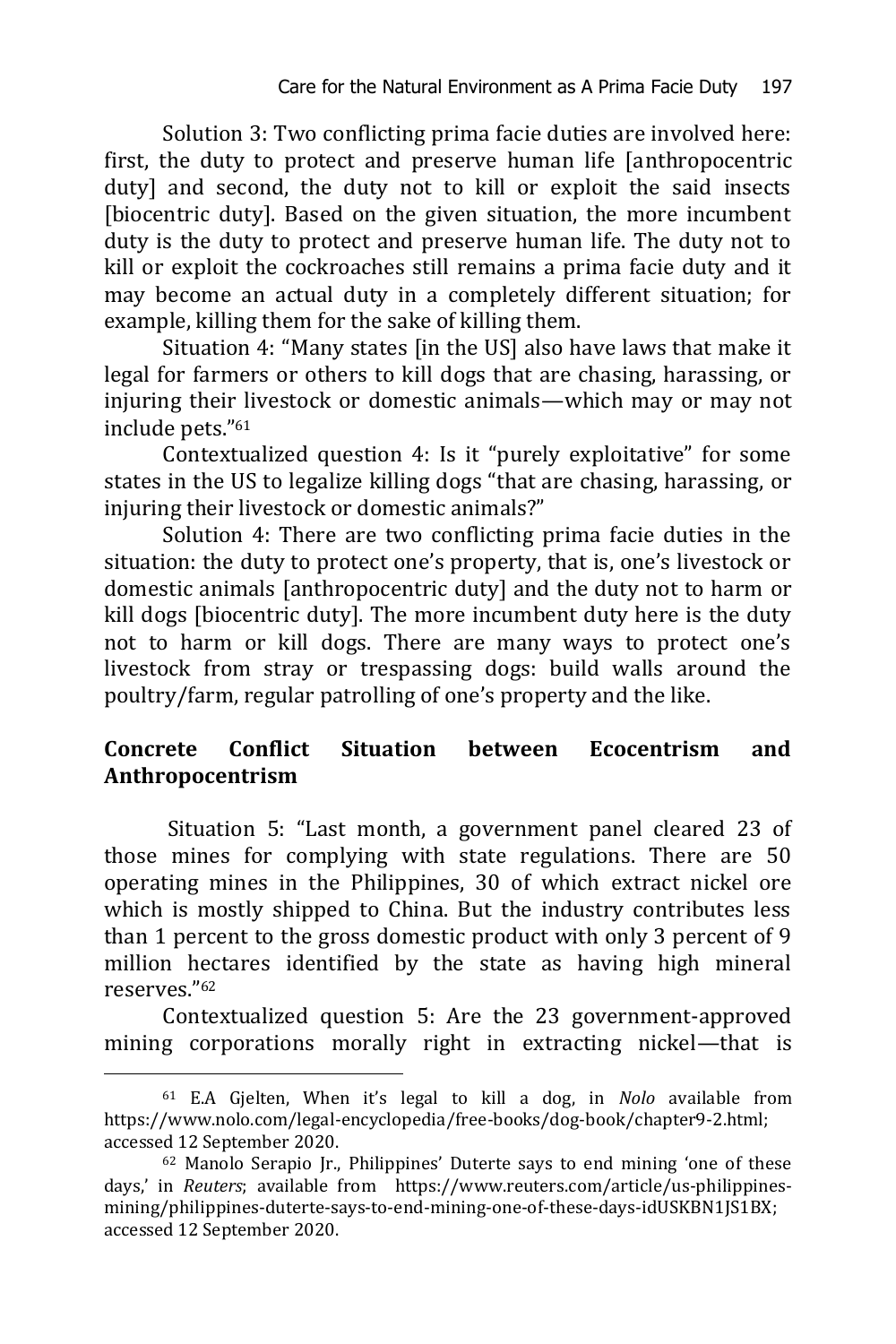-

environmentally destructive— for profit that "contributes less than 1 percent to gross domestic product with only 3 percent of 9 million hectares identified by the state as having high mineral reserves"?

Solution 5: Four conflicting prima facie duties are involved here: first, the duty to protect human life from the catastrophic effects of mining [anthropocentric duty, ecocentric duty]; second, the duty to care for the natural environment because it is inherently valuable [ecocentric duty]; third, the government's duty to provide jobs for its citizens [anthropocentric duty]; and fourth, the duty of individuals to make a living for them and for their family [anthropocentric duty]. Based on the given situation, the more incumbent duty is the duty to care for the natural environment because it is inherently valuable. Fulfilling this duty also means that human lives will be protected from the catastrophic effects of nickel mining. The government's duty to provide jobs for its citizens and the duty of individuals to make a living for them and for their family still remain a prima facie duty and can be actualized in different circumstances. For example, these duties may become actual in the context of teaching, managing, care services and other jobs that are not environmentally destructive.

Situation 6: "It is…undeniable that Senator Cynthia and her husband, former Senator Manny Villar, are the owners of the Vista Land & Lifescapes, one of the biggest land developers in the country. Vista Land, including its arms Camella Homes and Lumina Homes, has turned vast farm lands across the country into sprawling subdivisions and huge malls."<sup>63</sup>

Contextualized question 6: Are the Villars grossly disrespecting the vast farm lands across the country when they are converting them into "sprawling subdivisions and huge malls"?

Solution 6: While there are more than two conflicting prima facie duties in the given situation, I will only focus on the following: the duty to care for the vast farm lands (ecocentric duty) and the duty to help others [job opportunities provided by Vista Land & Lifescapes, sprawling subdivision and huge malls mean profit for the place and its people] (anthropocentric duty). Here, the more incumbent prima facie duty is the duty to care for the vast farmlands. Corollary to fulfilling this duty is the welfare of the people living or owning the same farm lands. Furthermore, cultivating these farmlands well increases the

<sup>63</sup> Kaisahan, Conflict of interest with Villar committee leadership?, in *Kaisahan*: Solidarity towards agrarian reform and rural development; available from [https://kaisahan.com.ph/posts/conflict-interest-villar-committee-leadership;](https://kaisahan.com.ph/posts/conflict-interest-villar-committee-leadership) accessed 12 September 2020.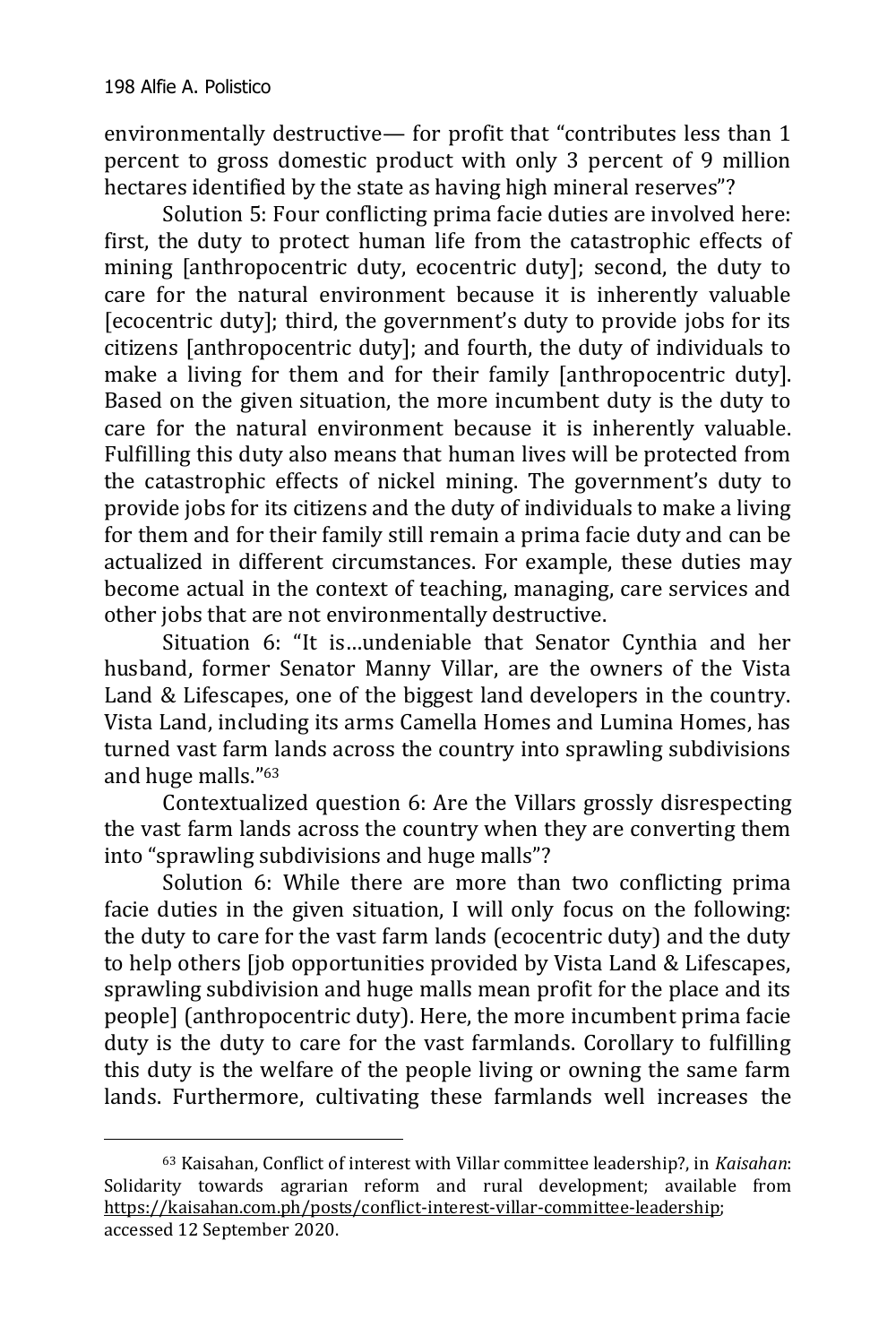people's profits. Fulfilling the said ecocentric duty means hitting three birds in one shot.

### **Conclusion**

In light of Ross' ethical theory of prima facie duty—a conditional duty whose actuality is determined by what is properly demanded by a situation and/or conflict situation—the concrete conflicting duties between the anthropocentric and nonanthropocentric frameworks have already been resolved operating under the assumption that the natural environment is a moral subject. Although the tension between the two frameworks are still far from over since their completely opposite understanding of the value of natural environment will never change, the actual duties have nonetheless been identified in the six conflict situations. While the six conflict situations do not exhaust all the possible conflicts between the two frameworks, Ross' concept of prima facie duty is a practical tool in identifying humans' actual duty to the natural environment. Equipped with the Rossian ethical framework, humans—regardless of the frameworks they espouse—can now commit themselves more to one of the timeliest imperatives in human history: to take care of the natural environment.

# **References**

- Aristotle. *Politics*. Translated by E. Barker. Oxford: Oxford University Press, 1948.
- Callicott, J. Baird & Frodeman, Robert (Eds.). *Encyclopedia of Environmental Ethics and Philosophy* (Volume 1). New York: Macmillan Reference USA, 2009.
- Cochrane, Alasdair. Environmental Ethics. In *The Internet Encyclopedia of Philosophy*. Available from [https://iep.utm.edu/envi-eth/.](https://iep.utm.edu/envi-eth/)  Accessed 04 September 2020.
- Desjardins, Joseph R. *Environmental Ethics: An Introduction to Environmental Philosophy*. 5th Edition. Boston, MA: Wadsworth, 2013.
- Evangelista, Francis Julius N. and Napoleon M. Mabaquiao, Jr. *Ethics: Theories and Applications*. Mandaluyong City: Anvil Publishing, Inc., 2020.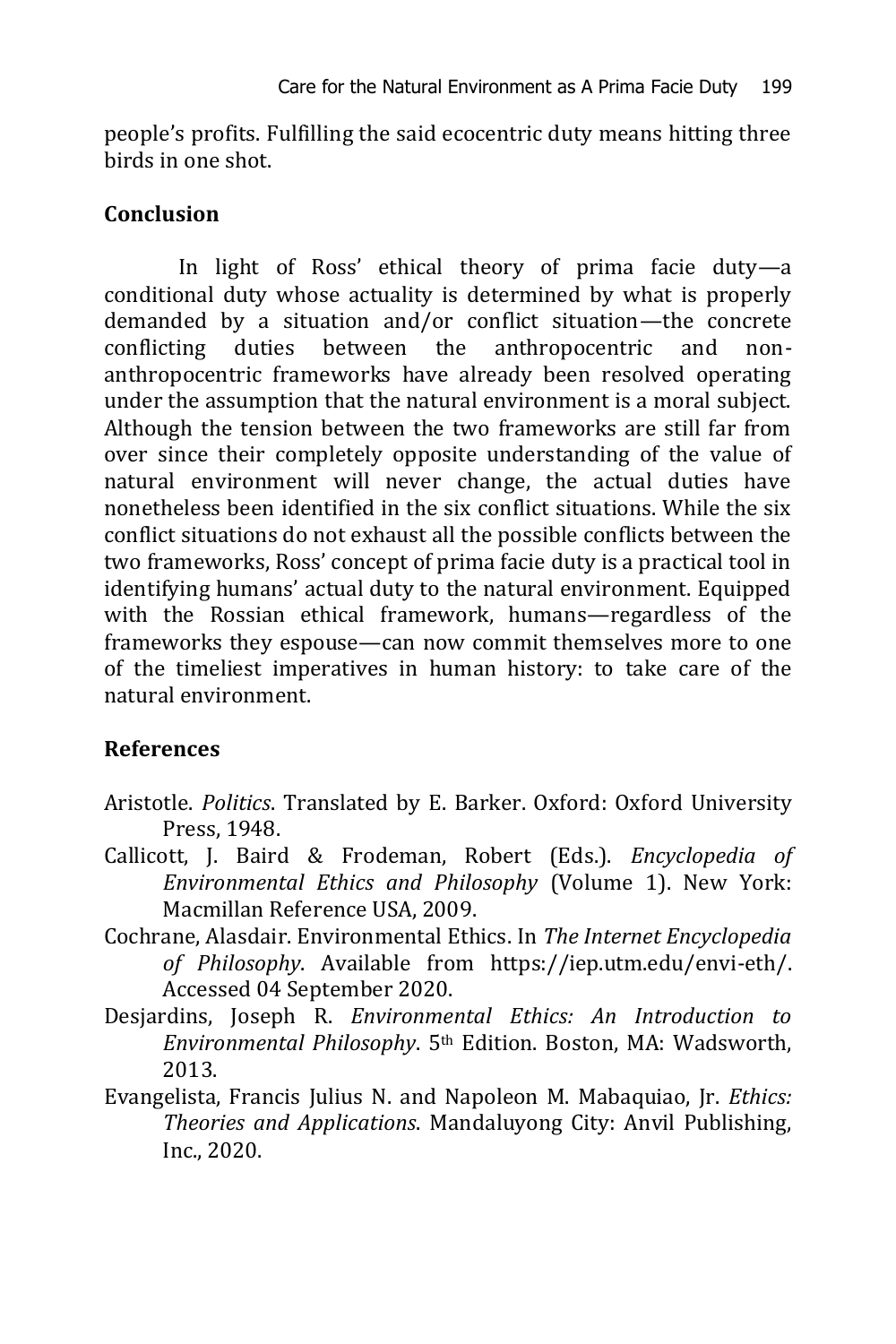- Gjelten, E.A. When it's legal to kill a dog. In *Nolo*. Available from [https://www.nolo.com/legal-encyclopedia/free-books/dog](https://www.nolo.com/legal-encyclopedia/free-books/dog-book/chapter9-2.html)[book/chapter9-2.html.](https://www.nolo.com/legal-encyclopedia/free-books/dog-book/chapter9-2.html) Accessed 12 September 2020.
- Leopold, Aldo. *A Sand County Almanac and Sketches Here and There*. Oxford: Oxford University Press, 1949.
- Kaisahan. Conflict of interest with Villar committee leadership. In *Kaisahan: Solidarity Towards Agrarian Reform and Rural development*. Available **from** [https://kaisahan.com.ph/posts/conflict-interest-villar](https://kaisahan.com.ph/posts/conflict-interest-villar-committee-leadership)[committee-leadership.](https://kaisahan.com.ph/posts/conflict-interest-villar-committee-leadership) Accessed 12 September 2020.
- Martin, Mike W. *Everyday morality: An Introduction to Applied Ethics* (2nd Edition). Belmont, CA: Wadsworth Publishing Company, 1995.
- Ross, William David. *Kant's Ethical Theory: A Commentary on the grundlegung zur metaphysik der sitten*. Oxford: Clarendon Press, 1954.
	- \_\_\_\_\_\_\_\_\_\_. *The Right and The Good*. Edited by Philip Stratton-Lake. Oxford: Oxford University Press, 2002.
- Russell, Bertrand. *The History of Western Philosophy*. New York, NY: Simon & Schuster, Inc., 1972.
- Serapio, Manolo Jr. Philippines' Duterte says to end mining 'one of these days.' In *Reuters*. Available from [https://www.reuters.com/article/us-philippines-](https://www.reuters.com/article/us-philippines-mining/philippines-duterte-says-to-end-mining-one-of-these-days-idUSKBN1JS1BX)

[mining/philippines-duterte-says-to-end-mining-one-of-these](https://www.reuters.com/article/us-philippines-mining/philippines-duterte-says-to-end-mining-one-of-these-days-idUSKBN1JS1BX)[days-idUSKBN1JS1BX.](https://www.reuters.com/article/us-philippines-mining/philippines-duterte-says-to-end-mining-one-of-these-days-idUSKBN1JS1BX) Accessed 12 September 2020.

- Singer, Peter. *Animal Liberation* (Revised ed.). New York, NY: HarperCollins Publishers, 2002.
- Taylor, Paul W. *Respect for Nature: A Theory of Environmental Ethics* (25th anniversary ed.). Princeton, NJ: Princeton University Press, 1986.
- Thomas Aquinas. *Summa Contra Gentiles*. Edited by English Dominican Friars. London: Burns and Oates, 1924.
- Understanding Animal Research. *Why are animals used in scientific research.* **Available** *Available from* [https://www.understandinganimalresearch.org.uk/files/2114/](https://www.understandinganimalresearch.org.uk/files/2114/6425/.f) [6425/.](https://www.understandinganimalresearch.org.uk/files/2114/6425/.f) Accessed 12 September 2020.
- Weisberger, Mindy. Hunting big game: Why people kill animals for fun. In *LiveScience*. Available from https://www.livescience.com/59229-why-hunt-for-sport.html. Accessed 12 September 2020.